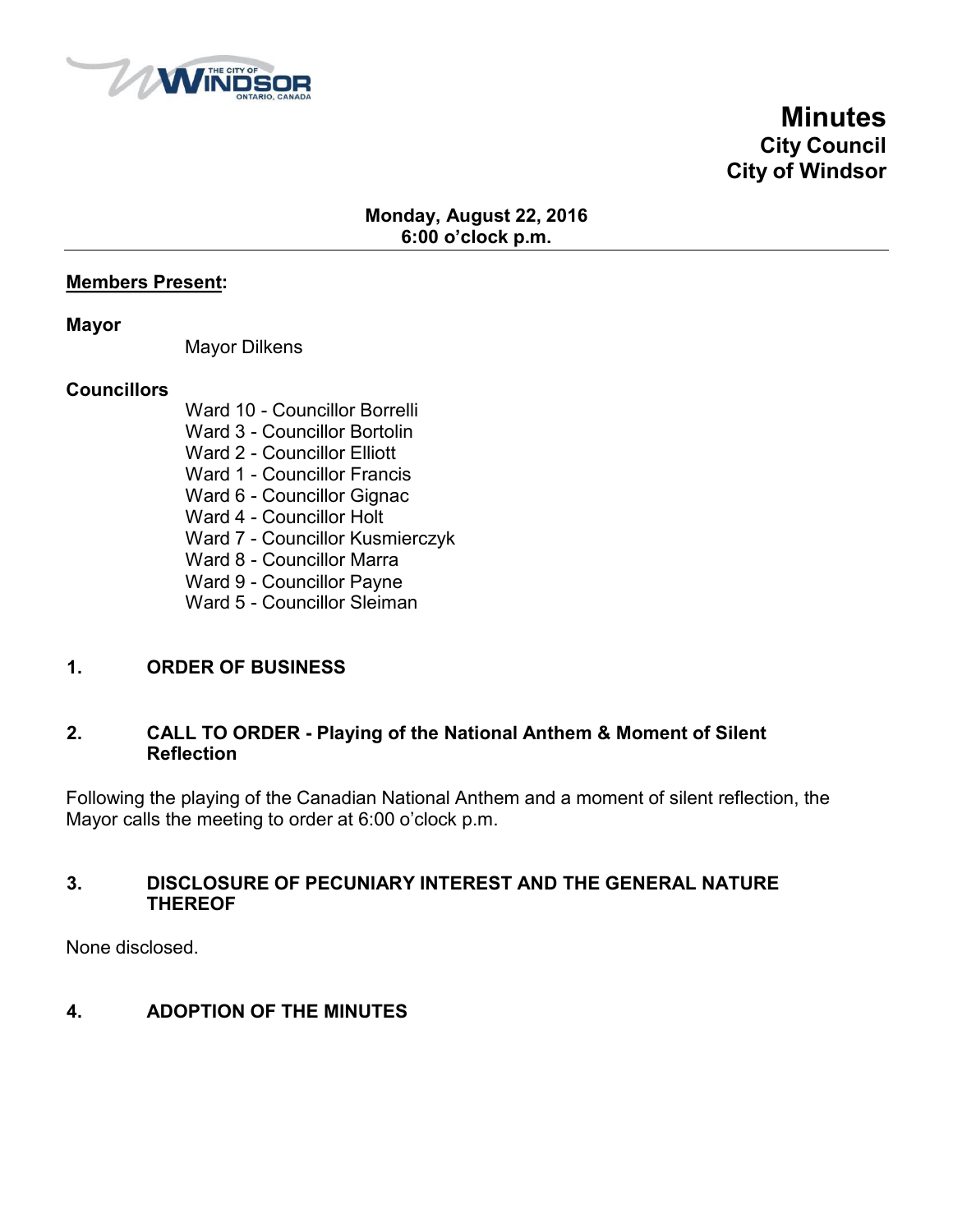# **4.1. Minutes of the Council meeting held August 2, 2016**

Moved by: Councillor Holt Seconded by: Councillor Kusmierczyk

That the Minutes of the regular meeting of Council held August 2, 2016 **BE ADOPTED** as presented. Carried.

# **5. NOTICE OF PROCLAMATIONS**

Ahmadiyya Muslim Jama't Month – September 2016

# **6. COMMITTEE OF THE WHOLE**

Moved by: Councillor Marra Seconded by: Councillor Payne

That Council do now rise and move into Committee of the Whole with the Mayor presiding for the purpose of dealing with:

- (a) communication items;
- (b) consent agenda;
- (c) hearing requests for deferrals, referrals and/or withdrawals of any items of business;
- (d) hearing presentations and delegations;
- (e) consideration of business items;
- (f) consideration of Committee reports:
	- (i) **Report of Special In-Camera Meeting or other Committee as may be held prior to Council** (if scheduled);
	- (ii)**Report of Special In-Camera Meeting** of its meeting held August 11, 2016;

(g) consideration of by-laws 122-2016 through 132-2016 (inclusive). Carried.

# **7. COMMUNICATIONS INFORMATION PACKAGE**

# **7.1. Correspondence - August 22, 2016**

Moved by: Councillor Sleiman Seconded by: Councillor Borrelli

Decision Number: CR500/2016 1234

That the following Communication Items 7.1.2 to 7.1.5, 7.1.8 and 7.1.10, as set forth in the Council Agenda **BE REFERRED** as noted except Communication No. 7.1.1, 7.1.6, 7.1.7 and 7.1.9 which are dealt with as follows: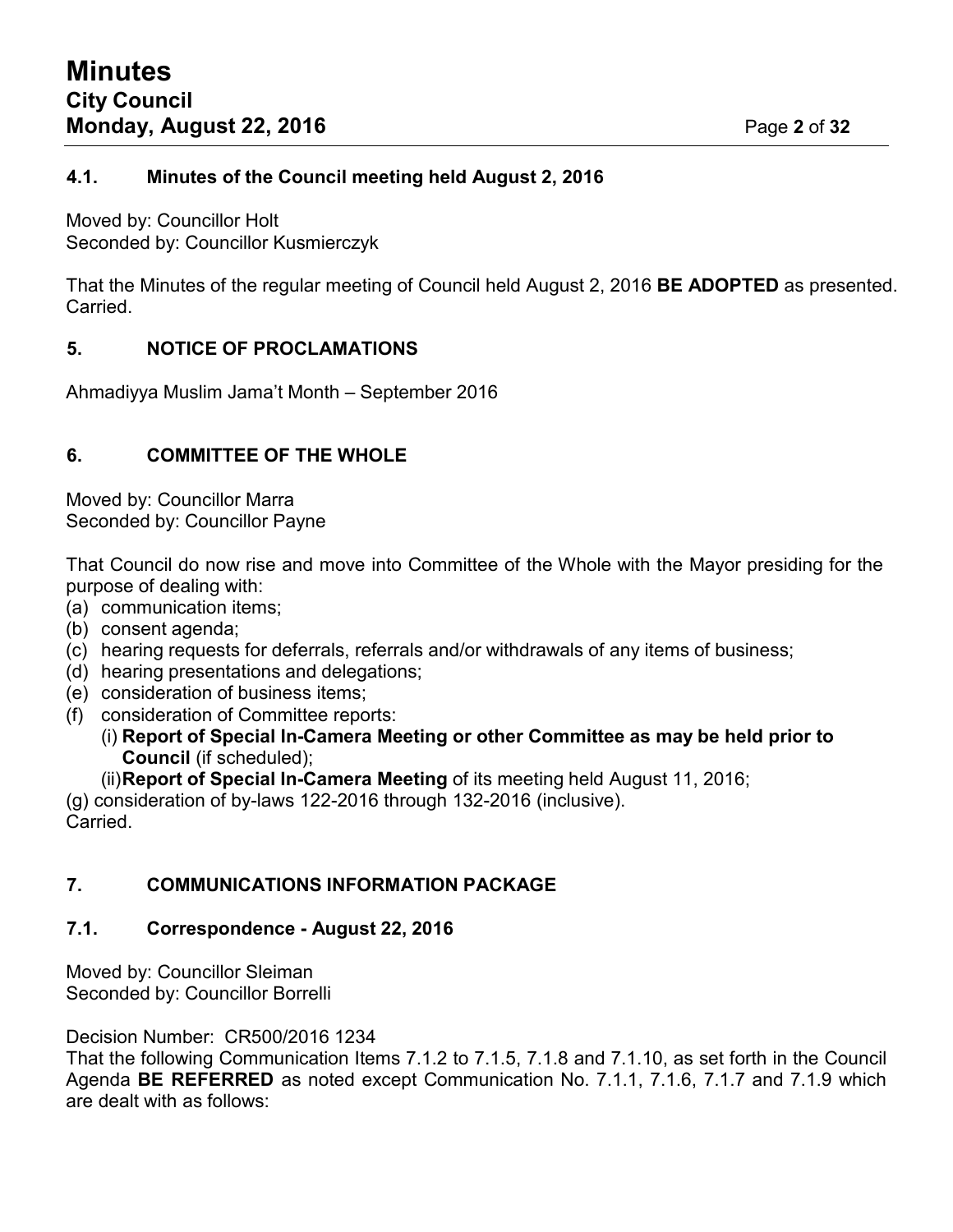# **Communication No. 7.1.1**

Moved by: Councillor Francis Seconded by: Councillor Marra

Decision Number: CR501/2016 That the letter from the Minister of Environment and Climate Change dated August 2, 2016 **BE RECEIVED** and **BE REFERRED** to the Windsor Essex County Environment Committee (WECEC) for their information and review. Carried.

Clerk's File: MB2016 7.1.1

# **Communication No. 7.1.6**

Moved by: Councillor Holt Seconded by: Councillor Bortolin

# Decision Number: CR502/2016

That the memo from the Executive Director of Parks dated August 22, 2016 regarding Summarized Explanation of the Thirteen Recommendations Identified in the Parks Master Plan Presentation **BE RECEIVED** and that administration **REPORT BACK** during 2017 budget deliberations outlining standardized dog park design guidelines. Carried.

Clerk's File: SR2016 7.1.6

# **Communication No. 7.1.7**

Moved by: Councillor Payne Seconded by: Councillor Bortolin

Decision Number: CR503/2016

That the correspondence from the Rotary Club of Windsor (1918) dated August 5, 2016 regarding Rotary Plaza **BE RECEIVED,** and that an administrative report **BE PROVIDED** containing more detailed information, including budget implications for Council's consideration. Carried.

Clerk's File: APM/4691 7 1 7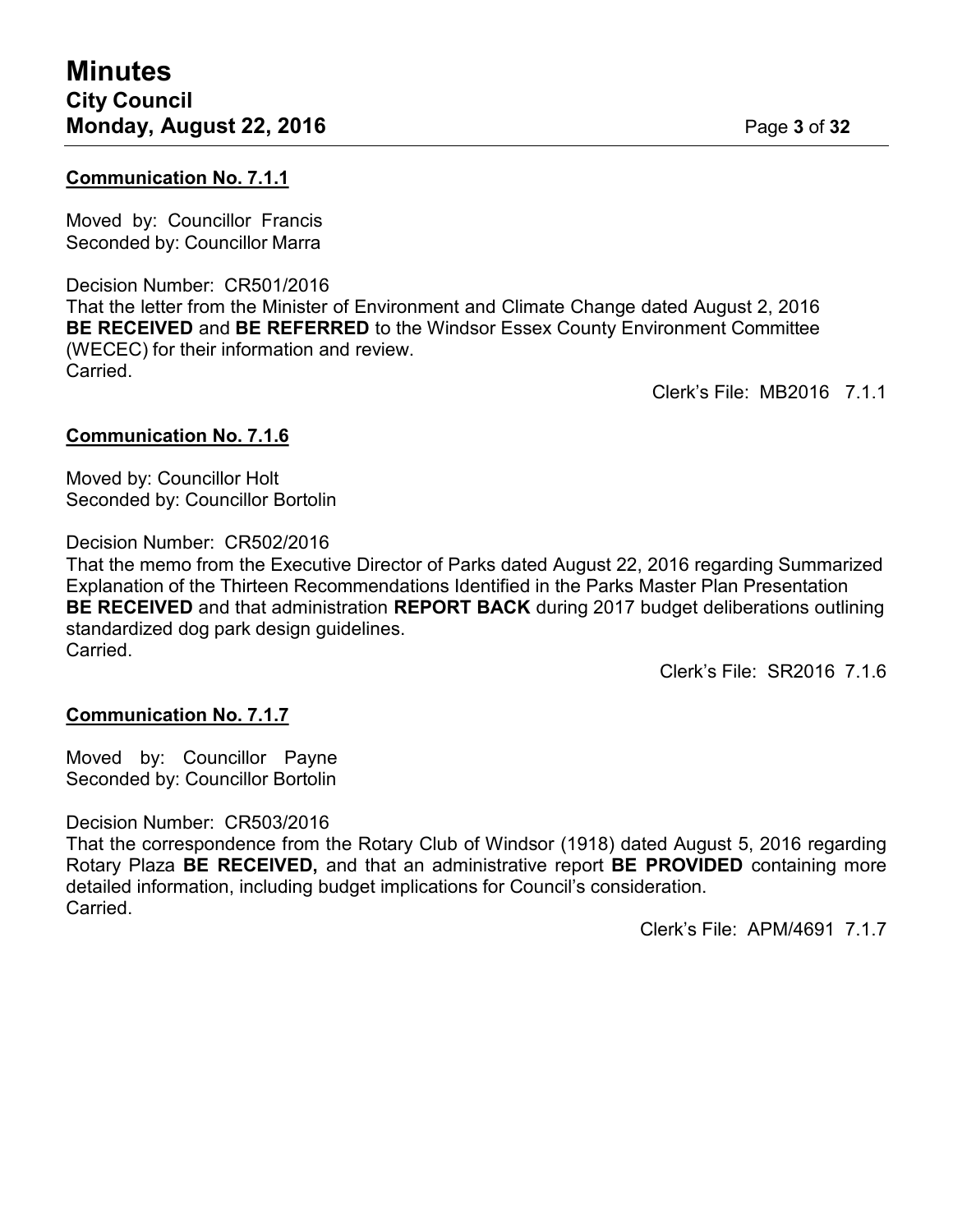# **Communication No. 7.1.9**

Moved by: Councillor Francis Seconded by: Councillor Marra

## Decision Number: CR504/2016

That the correspondence from the Town of Essex dated July 26, 2016 regarding Possible Regional Standard to Reduce Emissions **BE RECEIVED** and that this correspondence **BE REFERRED** to the Windsor Essex County Environment Committee (WECEC) for their information. Carried.

Clerk's File: EI2016 7.1.9

| No.    | Sender                                                | Subject                                                                                                                                                                                          |  |
|--------|-------------------------------------------------------|--------------------------------------------------------------------------------------------------------------------------------------------------------------------------------------------------|--|
| 7.1.1. | Minister of<br>Environment &<br><b>Climate Change</b> | Response regarding resolution of the City of Windsor and<br>Essex Town Council regarding the Marathon Oil Refinery<br>expansion.                                                                 |  |
|        |                                                       | <b>Windsor Essex County Environment Committee</b><br>Note & File<br>MB2015                                                                                                                       |  |
| 7.1.2  | Secretary/Treasurer<br>Committee of                   | Committee of Adjustment agenda for meeting to be held<br>August 25, 2016.                                                                                                                        |  |
|        | Adjustment                                            | Note & File<br>ZC2016                                                                                                                                                                            |  |
| 7.1.3  | Manager of Urban<br>Design                            | Application of Colby Wu for Site Plan Approval to permit a<br>warehouse for lands located at 2862 Kew Drive.                                                                                     |  |
|        |                                                       | Note & File<br>ZS/12626                                                                                                                                                                          |  |
| 7.1.4  | Manager of<br>Development<br>Applications             | Application of Ida Lot and Trustee for Estate of Aldo Lot for<br>Zoning Amendment & Official Plan Amendment to rezone the<br>properties as commercial at 3942 Turner Road & 3951 Walker<br>Road. |  |
|        |                                                       | Note & File                                                                                                                                                                                      |  |
|        |                                                       | ZB/12624                                                                                                                                                                                         |  |
|        |                                                       | ZO/12625                                                                                                                                                                                         |  |
| 7.1.5  | Manager of<br>Development                             | Application of Royalty Homes for Zoning Amendment to<br>permit a semi-detached home at 0, 80 Norway.                                                                                             |  |
|        | Applications                                          | Note & File                                                                                                                                                                                      |  |
|        |                                                       | ZB/12623                                                                                                                                                                                         |  |
| 7.1.6  | <b>Executive Director,</b><br>Parks                   | Summarized Explanation of the Thirteen Recommendations<br><b>Identified in the Parks Master Plan Presentation.</b>                                                                               |  |
|        |                                                       | Note & File                                                                                                                                                                                      |  |
|        |                                                       | SR2016                                                                                                                                                                                           |  |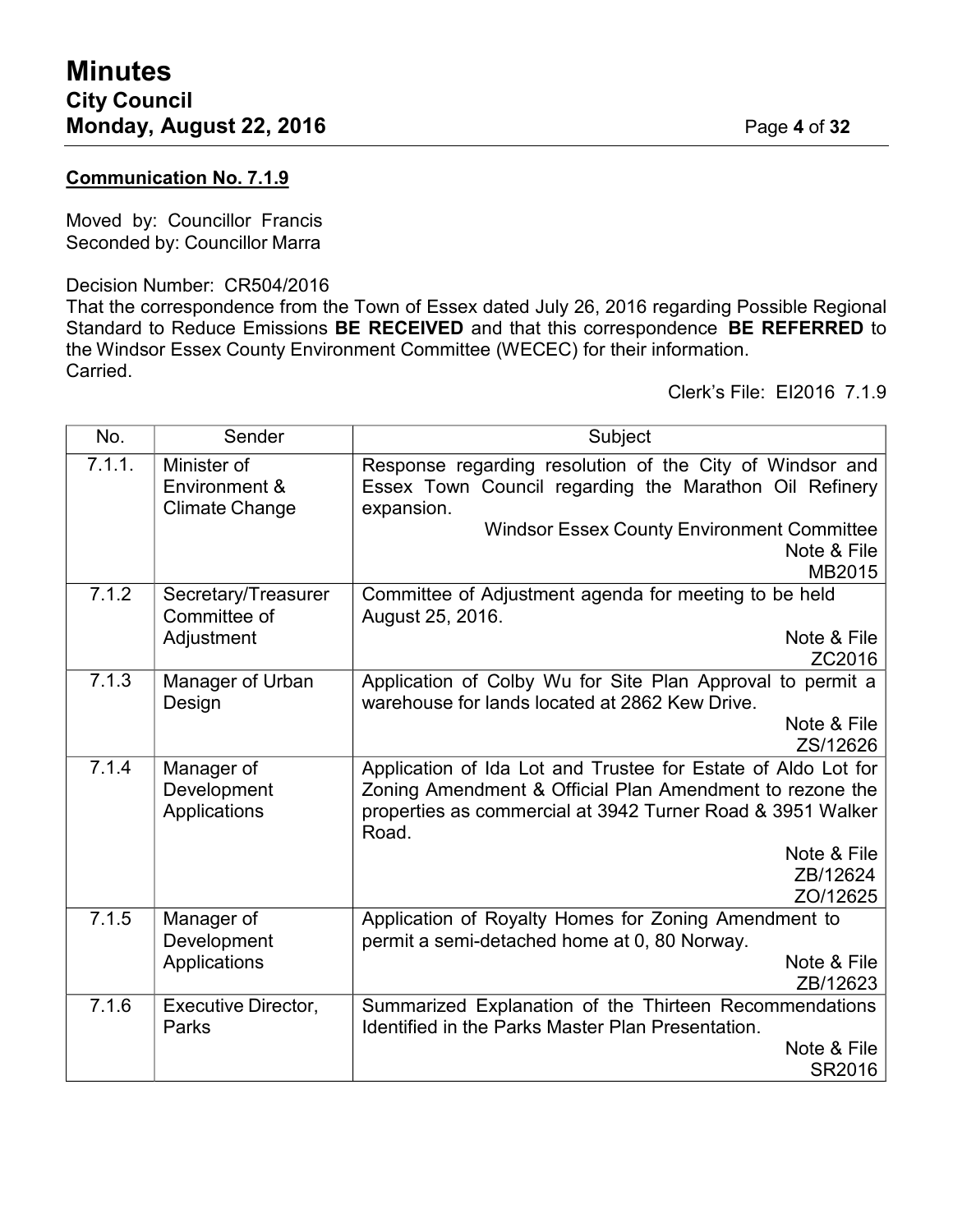# **Minutes City Council Monday, August 22, 2016** Page **5** of **32**

| 7.1.7  | Rotary Club of           | Letter of Intent "Rotary Plaza"                                          |  |
|--------|--------------------------|--------------------------------------------------------------------------|--|
|        | <b>Windsor (1918)</b>    | <b>Executive Director, Parks</b>                                         |  |
|        |                          | <b>Chief Financial Officer &amp; City Treasurer</b>                      |  |
|        |                          | <b>COUNCIL DIRECTON REQUESTED, otherwise Note &amp; File</b><br>APM/4691 |  |
| 7.1.8  | Manager of Urban         | Application of Creative Homescapes for Site Plan Approval to             |  |
|        | Design                   | permit a new retail building for land at 2619 County Road 42.            |  |
|        |                          | Note & File                                                              |  |
|        |                          | ZS/12629                                                                 |  |
| 7.1.9  | Town of Essex            | Possible Regional Standard to Reduce Emissions.                          |  |
|        |                          | Note & File                                                              |  |
|        |                          | EI2016                                                                   |  |
| 7.1.10 | <b>Ontario Municipal</b> | Decision and Order of the Board regarding property at 395                |  |
|        | Board (OMB)              | Neal Blvd.                                                               |  |
|        |                          | <b>City Planner</b>                                                      |  |
|        |                          | <b>City Solicitor</b>                                                    |  |
|        |                          | ZC2016                                                                   |  |

Carried.

# **7.2. 2016 Preliminary Assessment Valuation Report**

Moved by: Councillor Sleiman Seconded by: Councillor Borrelli

Decision Number: CR505/2016

That the report of the Chief Financial Officer and City Treasurer dated August 8, 2016 entitled "2016 Preliminary Residential Assessment Valuation Report" **BE RECEIVED** for information. Carried.

> Report Number: C 143/2016 Clerk's File: AF2016 7.2

# **7.3. B19-2013 City Wide Canada Goose Control Program**

Moved by: Councillor Payne Seconded by: Councillor Bortolin

Decision Number: CR506/2016

That Council **RECEIVE FOR INFORMATION** population dynamics from monitoring programs regarding the persistence of Canada Goose (*Branta canadensis maxima*) in City Parks and public areas; and the regulations and challenges with controlling goose populations in an urban environment; and further,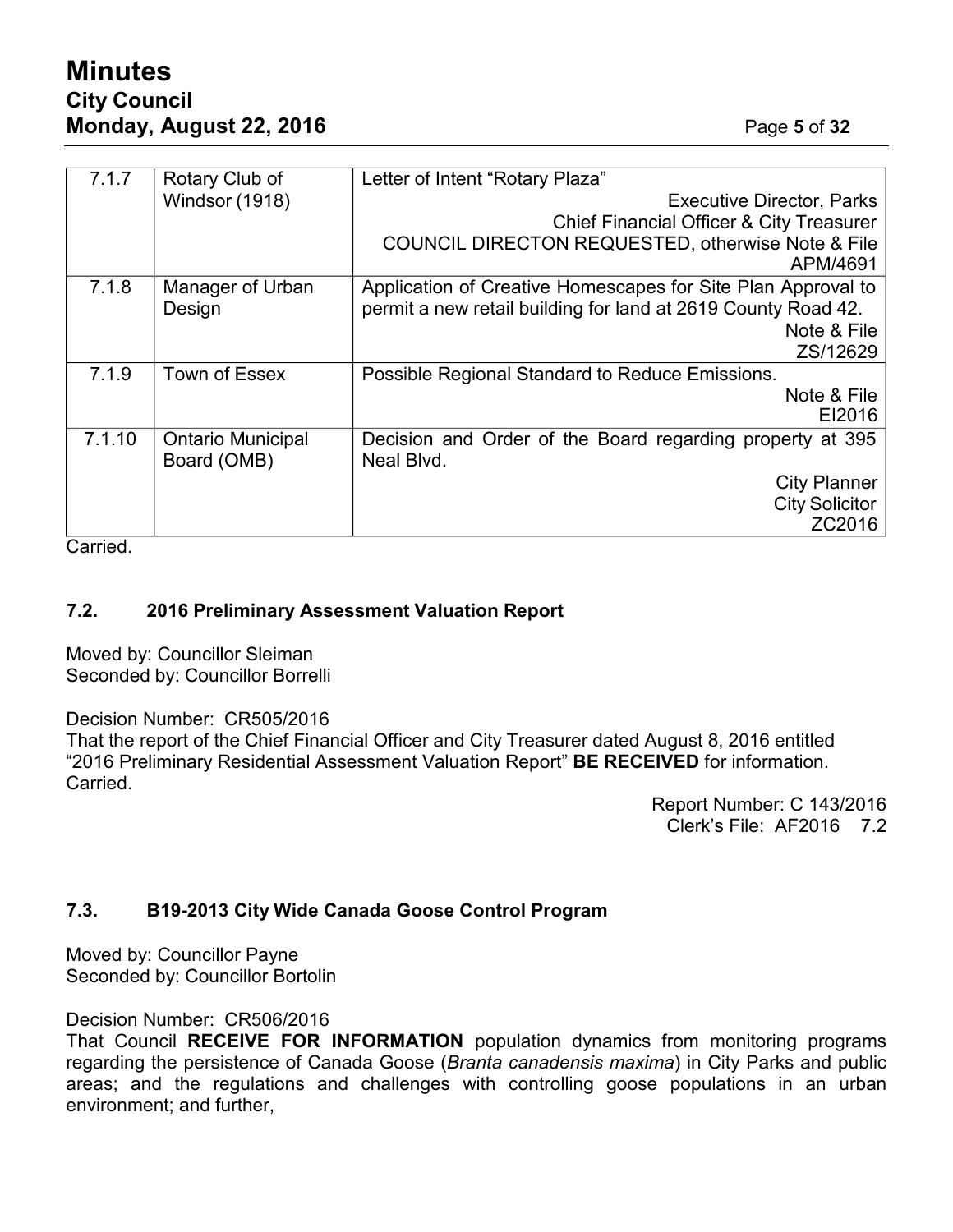That an administrative report **BE PROVIDED** including financial implications to be considered during budget deliberations. Carried.

> Report Number: CM 30/2016 Clerk's File: SR2016 7.3

# **7.4. Response to CQ24-2016 and CQ25-2016: Administration's Meeting with Dr. Simon Hesp as well as Current & Future Asphalt Specifications and the City's Spending on our Quality Assurance Program Related to Asphalt Testing**

Moved by: Councillor Payne Seconded by: Councillor Elliott

Decision Number: CR507/2016

THAT response to CQ24-2016 and CQ25-2016 asked by Councillor Kusmierczyk at the June 7, 2016 Council Meeting regarding asphalt specifications and testing **BE RECEIVED** by Council for information**;** and,

THAT administration **REPORT BACK** during 2017 budget deliberations regarding the allocation of funds and staffing for quality control purposes, particularly if the City has ever expended the percentage of the Capital Works roads budget suggested by Dr. Hesp. Carried.

> Report Number: C 144/2016 Clerk's File: SW2016 7.4

# **7.5. FINA 2016 WSC (25m) Expenditures Made Under the Purchasing Bylaw Exemption - City Wide**

Moved by: Councillor Sleiman Seconded by: Councillor Borrelli

Decision Number: CR508/2016

THAT Council **RECEIVE FOR INFORMATION** the 5<sup>th</sup> Quarterly report on FINA 2016 WSC (25m) Expenditures Procured under the Purchasing Bylaw Exemption for the quarter ending on June 30, 2016.

Carried.

Report Number: CM39/2016 Clerk's File: SR/11543 7.5

# **7.6. McDougall Rail Crossing Grant Application - WARDS 3 AND 10**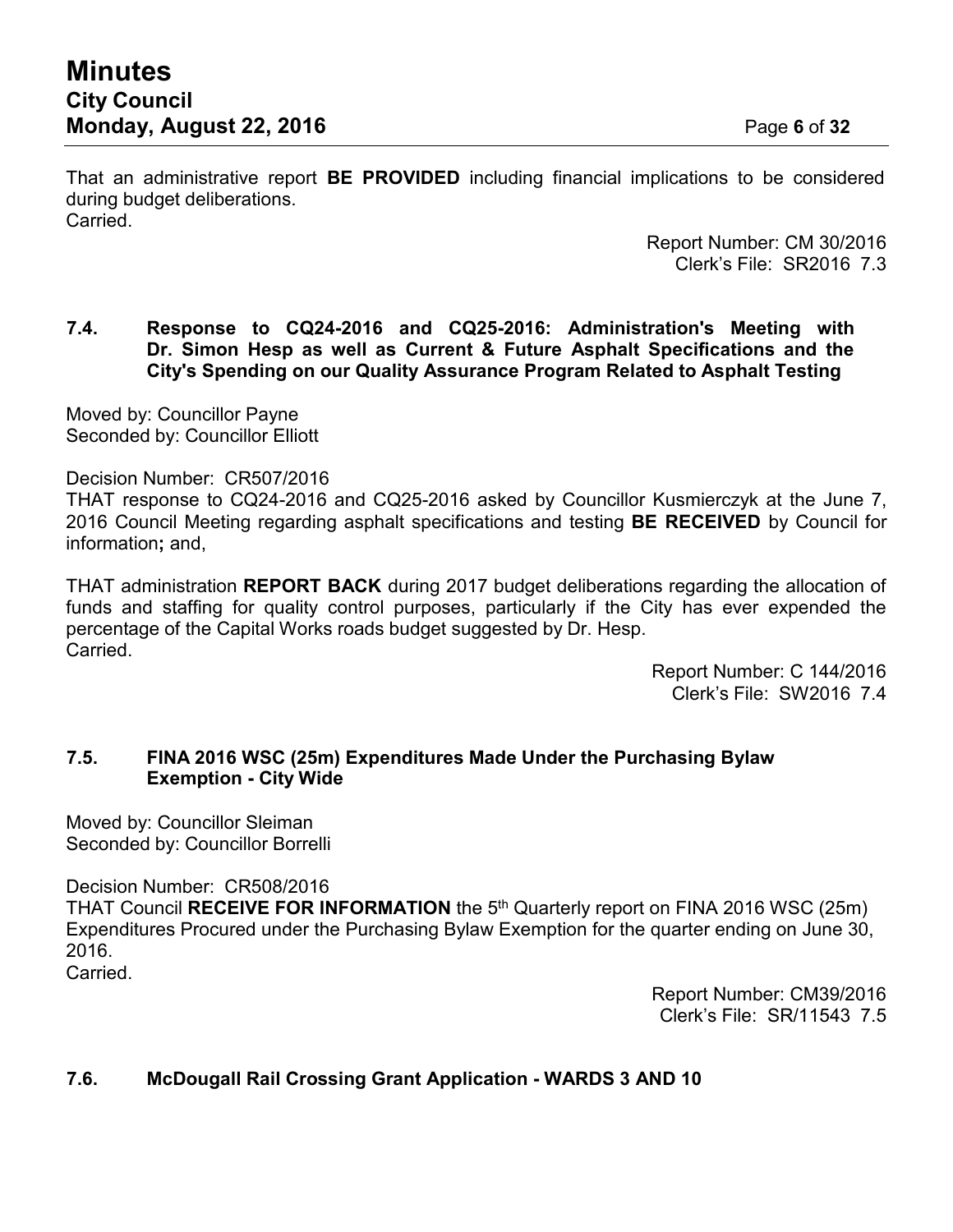Moved by: Councillor Sleiman Seconded by: Councillor Borrelli

Decision Number: CR509/2016 That the report of the City Engineer dated July 5, 2016 entitled "McDougall Rail Crossing Grant Application" **BE RECEIVED** for information. Carried.

Report Number: C133/2016 Clerk's File: SW2016 7.6

# **7.7. Response to CQ29-2016 re Smart Community and Fibre - City Wide**

Moved by: Councillor Sleiman Seconded by: Councillor Borrelli

Decision Number: CR510/2016

That the report of the Executive Director of Information Technology dated August 5, 2016 entitled "Response to CQ29-2016 re Smart Community and Fibre" **BE RECEIVED** for Information. Carried.

> Report Number: CM 42/2016 Clerk's File: SI2016 7.7

# **8. CONSENT AGENDA**

**8.1. Appointment of a Drainage Engineer to make an Examination and Report for the Wolfe Drain, McKee Creek, and Marentette/Mangin Drain - Wards 1 and 2**

Moved by: Councillor Bortolin Seconded by: Councillor Elliott

Decision Number: CR511/2016

- I. THAT the firm of Landmark Engineers Inc. **BE APPOINTED** as the drainage engineer in accordance with section 8 of the Drainage Act, to make an examination of and prepare drainage reports for improvements and repairs to the Wolfe Drain, McKee Creek Drain and Marentette-Mangin Drain; and
- II. THAT retaining Landmark Engineers Inc. as the drainage engineer, pursuant to a Sole Source in accordance with section 111 of Purchasing By-law 93-2012 **BE APPROVED**; and
- III. THAT conditional upon the costs being paid for by the Ministry of Transportation, the Chief Administrative Officer and City Clerk **BE AUTHORIZED** to sign a contract with Landmark Engineers Inc., satisfactory in technical content to the City Engineer, in financial content to the City Treasurer, and in form to the City Solicitor.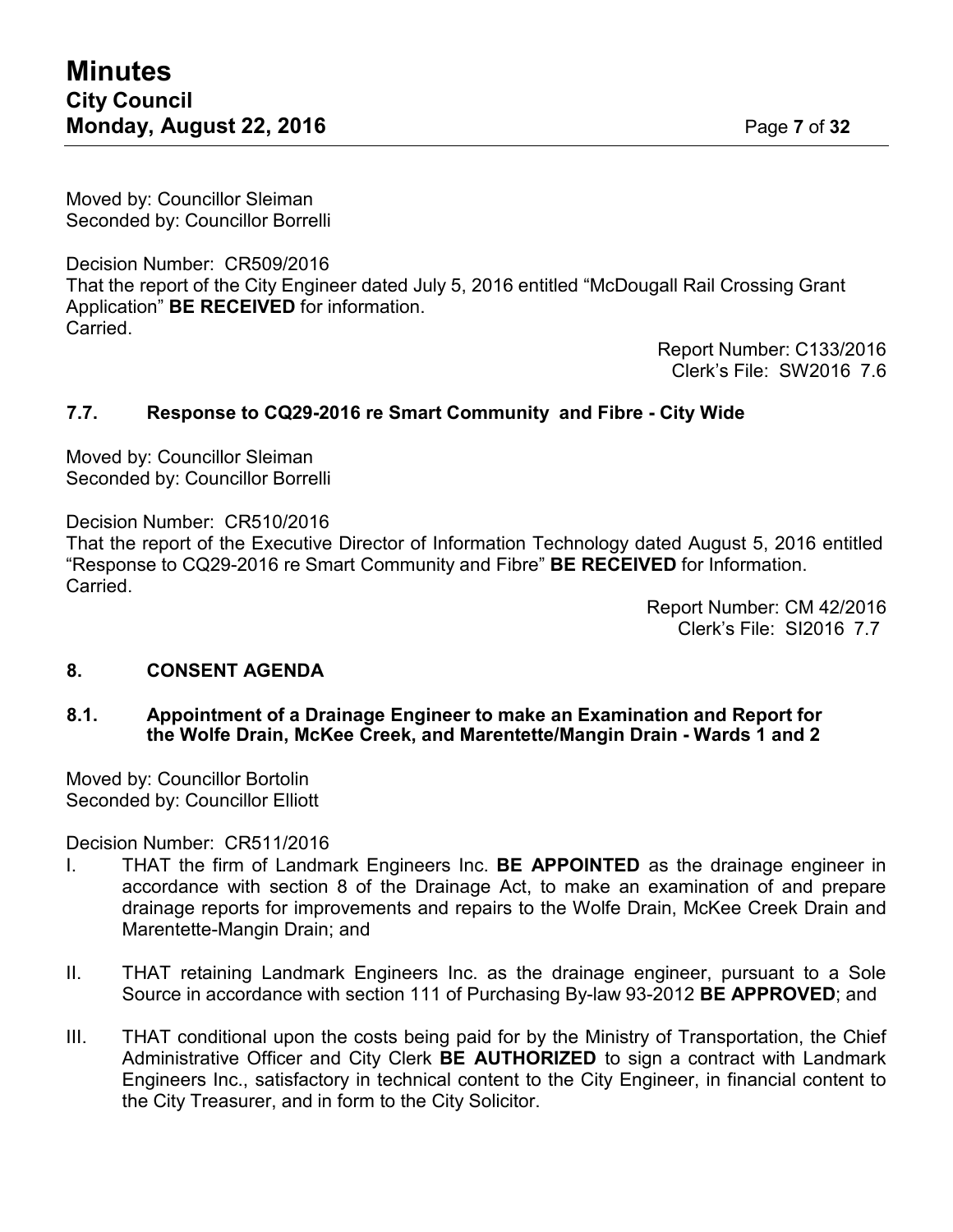Carried.

Page **8** of **32**

Report Number: S 139/2016 Clerk's File: SW/12628 8.1

# **8.2. Gino and Liz Marcus Recreation Complex Accessible Family Change Room Expansion - Ward 5**

Moved by: Councillor Bortolin Seconded by: Councillor Elliott

Decision Number: CR512/2016 ETPS 405

- I. THAT \$1,100,000 **BE CONFIRMED** as the overall budget for the design and construction of the Gino and Liz Marcus Recreation Complex Accessible Family Change Room Addition, and
- II. THAT Council **APPROVE** the project to **BE FUNDED** from the previously approved placeholder of \$1,100,000 (B24/2015), and
- III. THAT Administration **BE AUTHORIZED** to engage a consultant to assist with the development of the Owners Statement of Requirements and that the Chief Administrative Officer and City Clerk **BE AUTHORIZED** to sign an agreement with the successful proponent, satisfactory in form to the City Solicitor, in financial content to the City Treasurer, and in technical content to the City Engineer, and
- IV. THAT Administration **BE AUTHORIZED** to prepare and issue a Design/Build Request for Proposal (RFP) for the design and construction of the proposed building addition, and
- V. THAT should the results of the Design/Build RFP process fall within the approved budget, that the Chief Administrative Officer and City Clerk **BE AUTHORIZED** to sign an agreement with the successful proponent, satisfactory in form to the City Solicitor, in financial content to the City Treasurer, and in technical content to the City Engineer, and the results **BE REPORTED** to Council for information, and
- VI. THAT Administration **BE AUTHORIZED** to initiate the right-of-way closures and minor variance applications required to construct the expansion, and
- VII. THAT the Chief Administrative Officer and City Clerk **BE AUTHORIZED** to sign any agreement or application necessary to achieve the above purposes, subject to the contracts being within the approved budget, satisfactory in form to the City Solicitor, in financial content to the City Treasurer, and in technical content to the City Engineer, and
- VIII. THAT the City Planner **BE DELEGATED** the authority to approve the Site Plan Control Application.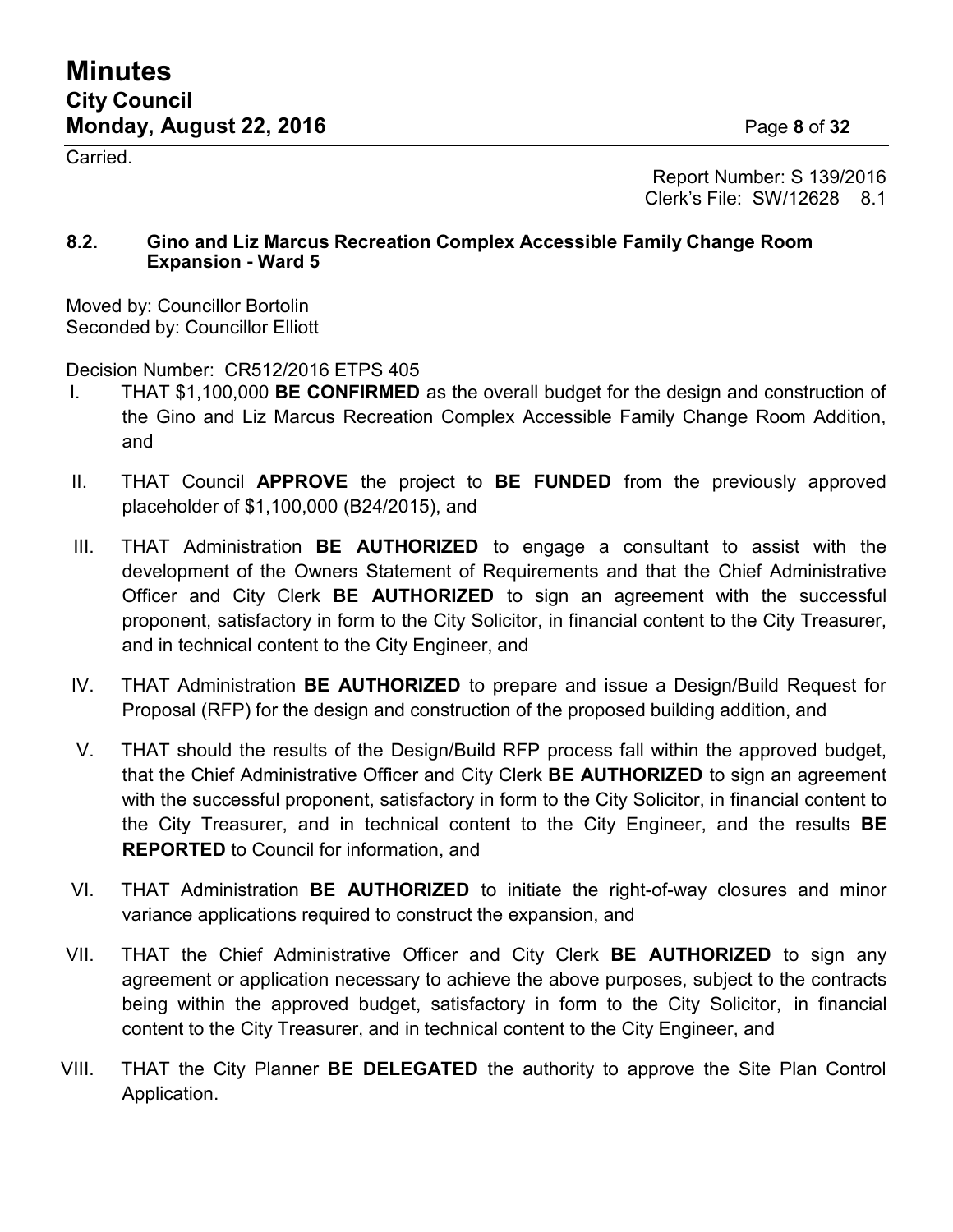**Carried** 

Page **9** of **32**

Report Number: S 94/2016 Clerk's File: SR2016 8.2

# **8.3. Minutes of the Transit Windsor Advisory Committee of its meeting held May 11, 2016**

Moved by: Councillor Bortolin Seconded by: Councillor Elliott

Decision Number: CR513/2016 ETPS 402 That the Minutes of the Transit Windsor Advisory Committee of its meeting held May 11, 2016 **BE RECEIVED** for information. Carried.

> Report Number: SCM 100/2016 Clerk's File: MB2016 8.3

# **8.4. Transit Windsor - Intelligent Transportation System Project Update**

Moved by: Councillor Bortolin Seconded by: Councillor Elliott

Decision Number: CR514/2016 ETPS 411

That the Environment, Transportation and Public Safety Standing Committee and the Transit Windsor Board of Directors **APPROVE** the use of funds from Capital Project #7045018 - Customer Service Project with an upset limit of \$100,000 (including net HST) to cover associated costs for the new bus stop signage required for the Intelligent Transportation System Project; and,

That the Environment, Transportation and Public Safety Standing Committee and the Transit Windsor Board of Directors **APPROVE** the use of funds from Capital Project #7161042 - 2016 Capital Fleet Structural Repairs with an upset limit of \$80,680 (including net HST) to cover associated costs for the speaker and destination sign upgrades on the Transit Windsor fleet of buses required for the Intelligent Transportation System Project. **Carried** 

> Report Number: S 128//2016 Clerk's File: MT2016 8.4

# **8.6. CQ7-2016 - Noise Levels along the Herb Gray Parkway - Ward 1**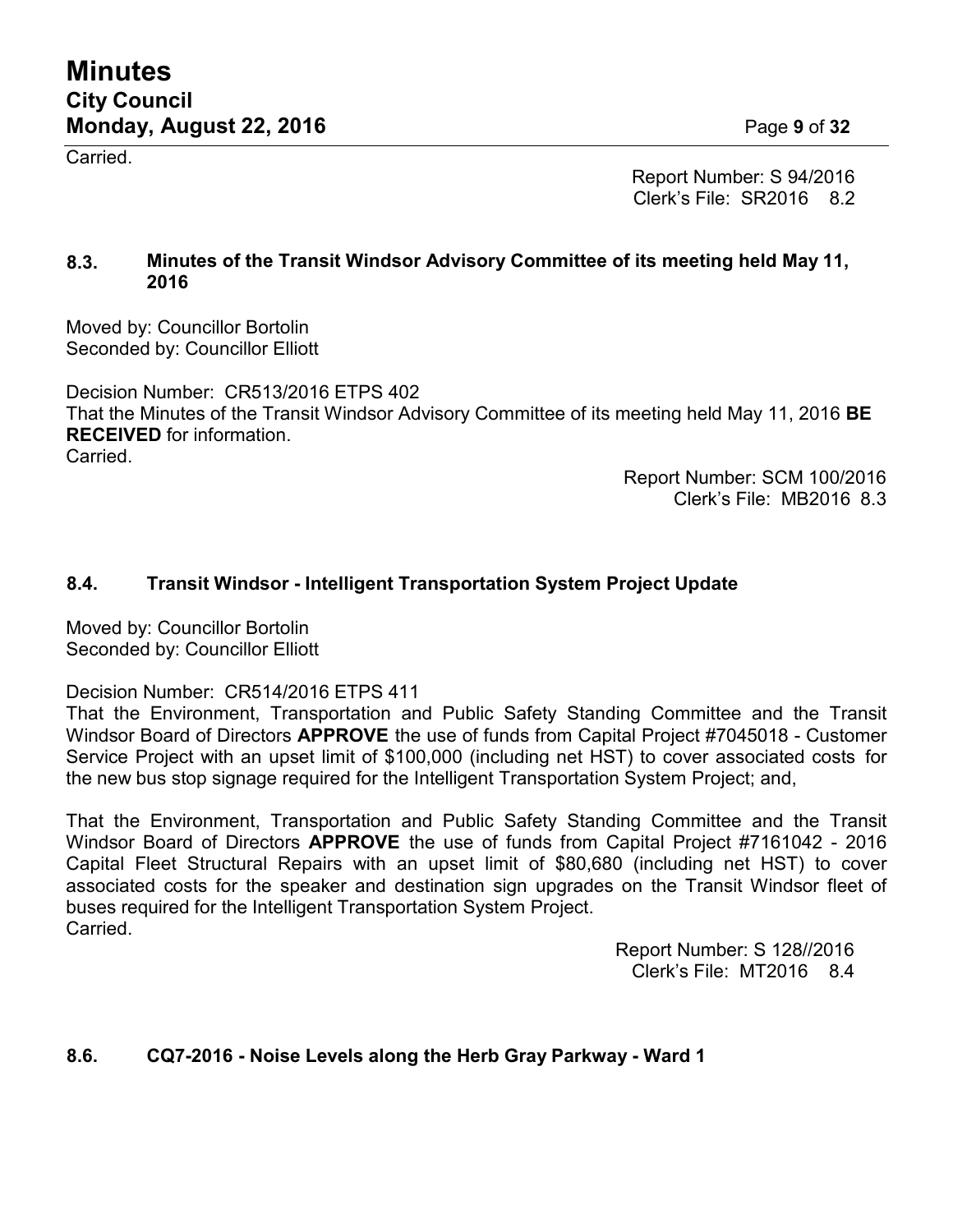Moved by: Councillor Bortolin Seconded by: Councillor Elliott

Decision Number: CR516/2016 ETPS 407 THAT Council **RECEIVE FOR INFORMATION** the written response from the Ministry of Transportation (letter dated February 29, 2016) regarding Noise Mitigation along the Herb Gray Parkway. Carried.

> Report Number: S 111//2016 Clerk's File: GP2016 8.6

# **8.7. Prairie Court Speed Limit Reduction Follow-up - Ward 1**

Moved by: Councillor Bortolin Seconded by: Councillor Elliott

Decision Number: CR517/2016 ETPS 409 That the report of the City Engineer dated June 16, 2016 entitled "Prairie Court Speed Limit Reduction Follow-up" **BE RECEIVED** for information. Carried.

> Report Number: S 122//2016 Clerk's File: ACO/12103 8.7

# **8.9. Report No. 4 of the Transit Windsor Advisory Committee (Transit Windsor Bus Stop Planning and Design Guidelines Report and the Transit Windsor Bus Stop Planning and Design Guidelines)**

Moved by: Councillor Bortolin Seconded by: Councillor Elliott

Decision Number: CR519/2016 ETPS 403 That report No. 4 of the Transit Windsor Advisory Committee Transit Windsor Bus Stop Planning and Design Guidelines Report **BE APPROVED.** Carried.

> Report Number: SCM 99//2016 Clerk's File: MB2016 8.9

## **8.10. Minutes of the Windsor Licensing Commission of its meeting held June 22, 2016**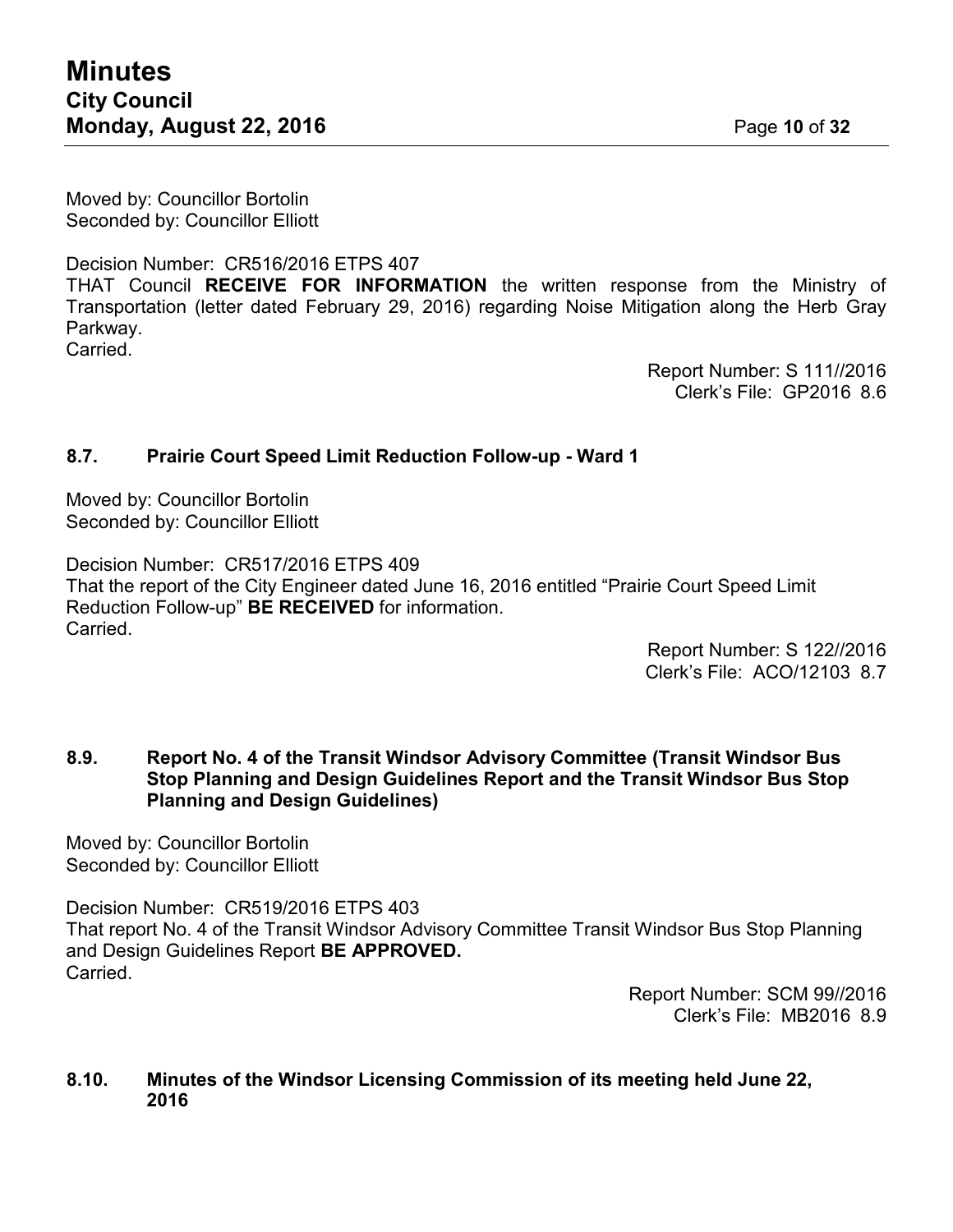Moved by: Councillor Bortolin Seconded by: Councillor Elliott

Decision Number: CR520/2016 ETPS 404 That the Minutes of the Windsor Licensing Commission of its meeting held June 22, 2016 **BE RECEIVED** for information. Carried.

> Report Number: SCM 111/2016 Clerk's File: MB2016

## **8.11. Additional Listings in the Windsor Municipal Heritage Register; Designation Correction**

Moved by: Councillor Bortolin Seconded by: Councillor Elliott

Decision Number: CR521/2016 PHED 390

- I. THAT the following 20 properties of cultural heritage value or interest **BE ADDED** to the Windsor Municipal Heritage Register:
	- 1206-08-10-12 Argyle Road & 2115-23-35-37 Ontario Street Terrace c1913 8 twostorey stuccoed units around corner – Walkerville
	- 2050 Devonshire Court House c1926 Picturesque English Revival Walkerville
	- 1055-59 Felix Avenue Walkerside Dairy 1920 Arch. David J. Cameron Sandwich
	- 3983 Howard Avenue Allen House c1880 Farm house South Windsor
	- 1033 Huron Church Road House c1855 Frame two-storey Sandwich
	- 808 Marion Avenue Jeanne d'Arc School c1920 One-storey masonry Core
	- 804 McDougall St Burroughs Building 1920 Arch. Albert Kahn Core
	- 189 McEwan Avenue Donald A. Banwell House c1922 Arch. Gilbert J.P. Jacques Core
	- 1519 Ouellette Avenue Commercial 2-storey c1969 Arches Core
	- 166 Randolph Place Alphonse Nestman House c1924 Arch. Gilbert J.P. Jacques; Tudor Revival – Sandwich
	- ~3150 Riverside Drive East Ford Powerhouse Screen House 1923 Arch. Albert Kahn – Ford City
	- 5375 Riverside Drive East House c1935 Tudor Revival; massive chimney Riverside
	- 5970 Riverside Drive East J.C. Gelling House 1960 Arch. Harold C. Beckett Riverside
	- 3370 Sandwich St House c1910 Brick bungalow with Tudor Revival elements Sandwich
	- 1658-94 Tecumseh Road East Windermere Block c1925 Commercial 2-storey brick – South Walkerville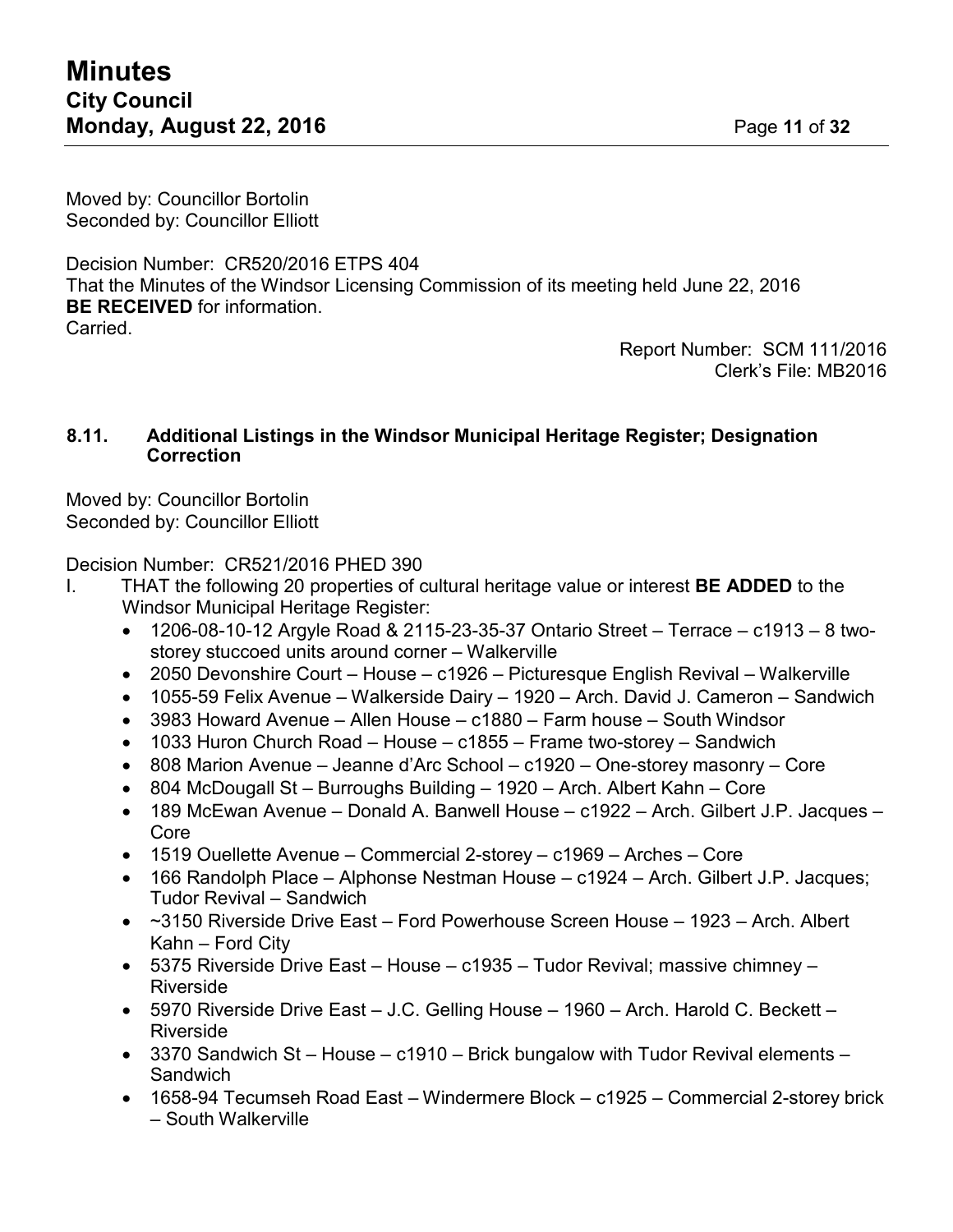# **Minutes City Council Monday, August 22, 2016 Page 12 of 32**

- 815 Victoria Avenue James W. Brien House 1937 Late Tudor Revival Core
- 923 Victoria Avenue House 1924 Prairie School Core
- 939 Victoria Avenue W.W. Moxley House 1914 Bungalow / Craftsman Core
- 1005 Victoria Avenue Alfred G. Bellinger House c1920 Arch. Gilbert J.P. Jacques Core
- 3424 Victoria Boulevard Arthur S. Pearson House 1928 Arch. Albert J. Lothian South Windsor

And

- II. THAT the following property **BE IDENTIFIED** as not listed on the Windsor Municipal Heritage Register:
	- 229 Rossini Boulevard House 2014 Raised Ranch Ford City And
- III. THAT the Clerk **BE AUTHORIZED** to issue a Notice of Intention to Amend the Designation for the Miers-Fraser House, 841 Kildare Road.

Carried.

Report Number: S 120/2016 Clerk's File: MBA2016 8.11

# **8.12. CHC 2015 Financial Statements and Annual Report**

Moved by: Councillor Bortolin Seconded by: Councillor Elliott

Decision Number: CR522/2016 EC 263

That the report of the Chief Financial Officer and City Treasurer dated July 5, 2016 entitled "Windsor Essex Community Housing Corporation 2015 Financial Statements and Annual Report" **BE RECEIVED** for information.

Carried.

Report Number: CM 36/2016 Clerk's File: SS/12556 8.12

# **8.13. Summary of Hotline Issues Referred to Management by PwC - 2016 Q2**

Moved by: Councillor Bortolin Seconded by: Councillor Elliott

Decision Number: CR523/2016 EC 264 THAT City Council **RECEIVE FOR INFORMATION** the Summary of Hotline Issues Referred to Management by PwC from April 1, 2016 to June 30, 2016 (attached as Appendix A) Carried.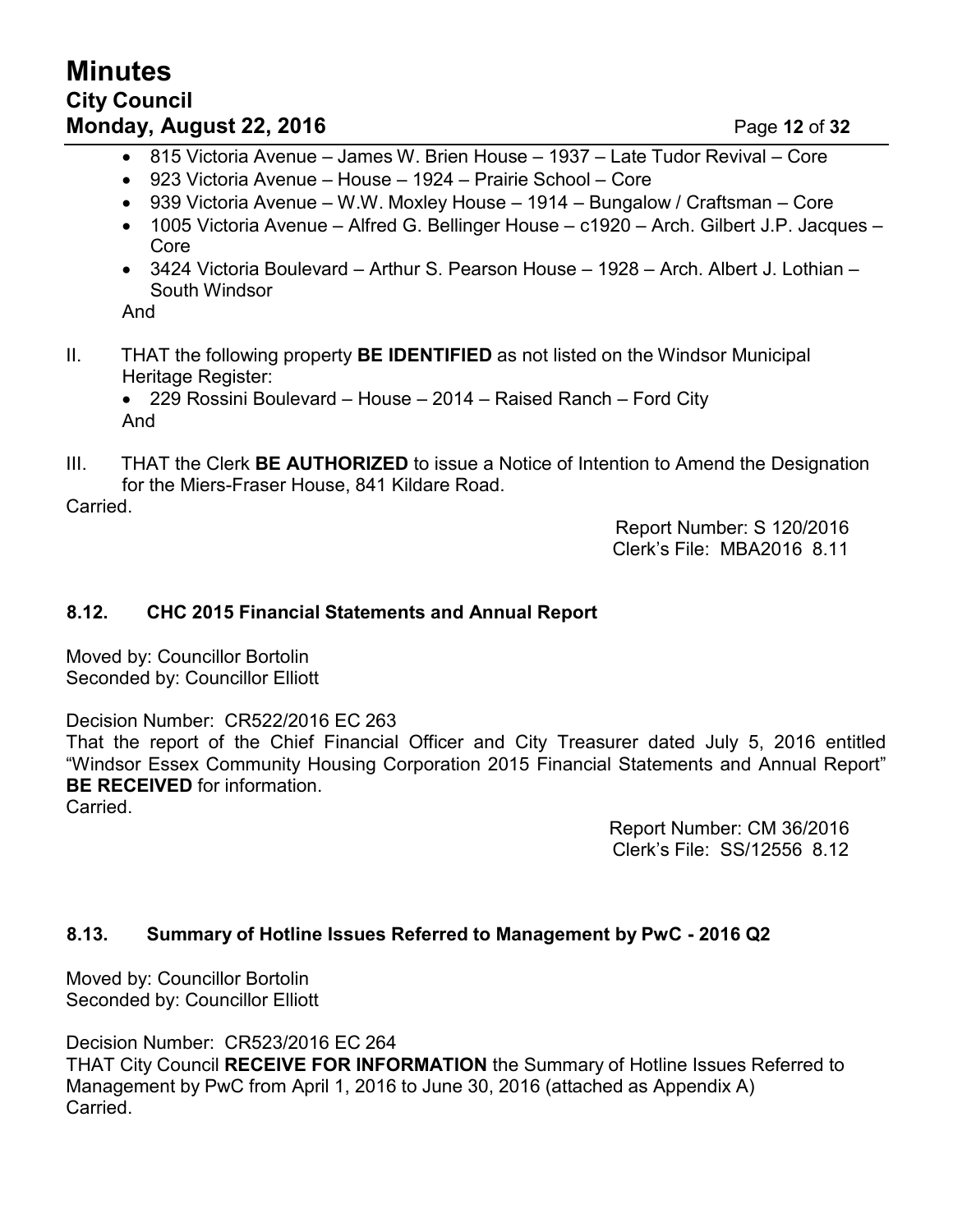Appendices Appendix A

> Report Number: S 134/2016 Clerk's File: AF/11247 8.13

# **8.14. 2016 Q2 Operating Budget Variance Report**

Moved by: Councillor Bortolin Seconded by: Councillor Elliott

Decision Number: CR524/2016 EC 265

THAT Council **RECEIVE FOR INFORMATION** the 2016 Q2 Operating Budget Variance Report from the Chief Financial Officer and City Treasurer; and,

THAT the Chief Administrative Officer and Chief Financial Officer & City Treasurer **BE DIRECTED** to monitor the 2016 Operating Budget and continue to seek further means of offsetting any potential variances that may arise. Carried.

> Report Number: S 133/2016 Clerk's File: AFB/12131 8.14

# **8.15. Status Report on Implementation of Audit Recommendations - 2016 Q2**

Moved by: Councillor Bortolin Seconded by: Councillor Elliott

Decision Number: CR525/2016 EC 267 THAT City Council **RECEIVE FOR INFORMATION** the Status Report on Implementation of Audit Recommendations as of 2016 Q2 (attached as Appendix A). Carried.

Appendices Appendix A

Report Number: S 132/2016 Clerk's File: AF/11247 8.15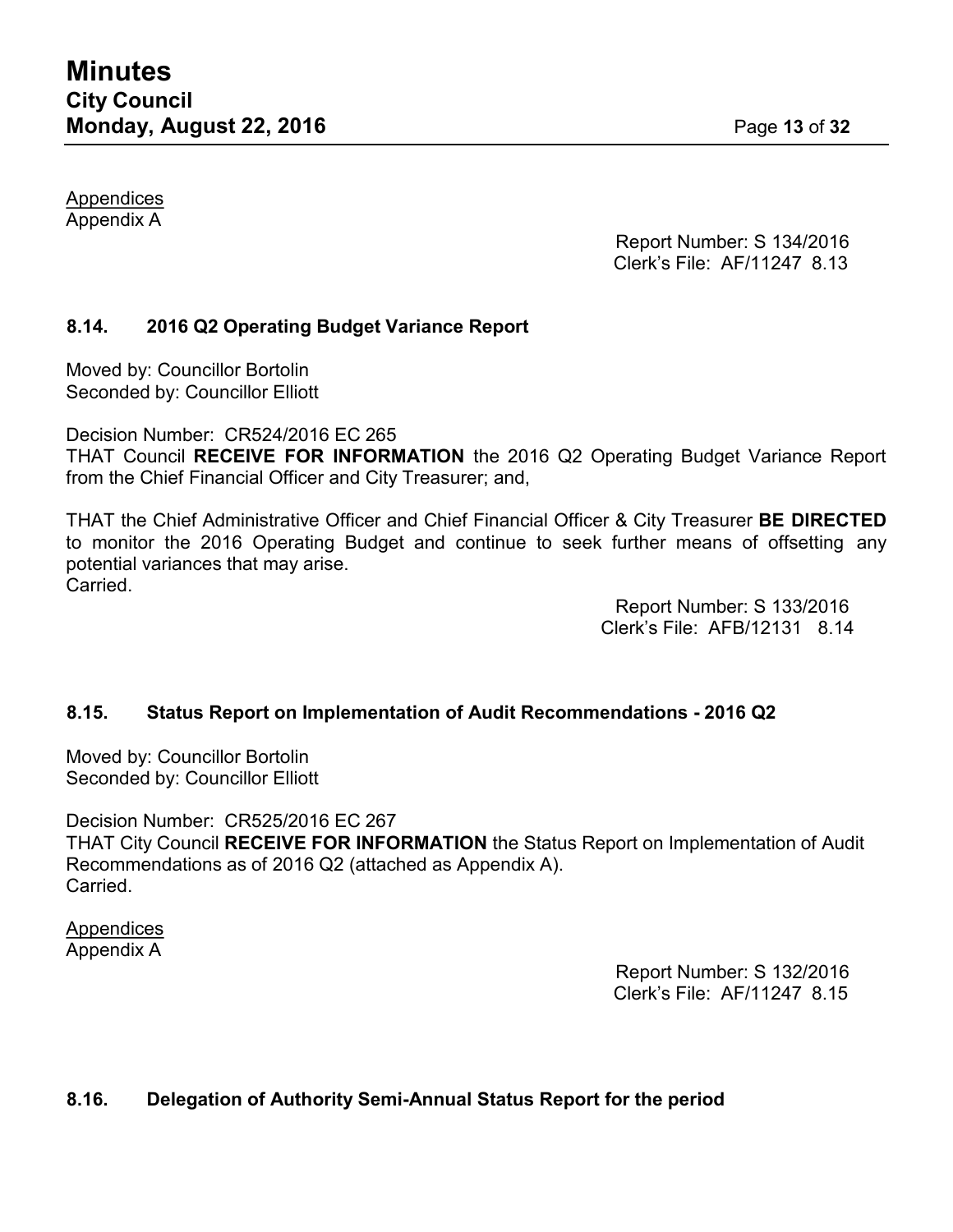# **Minutes City Council Monday, August 22, 2016 Page 14 of 32**

# **January 1, 2016 through June 30, 2016 - City Wide**

Moved by: Councillor Bortolin Seconded by: Councillor Elliott

#### Decision Number: CR526/2016 EC 268

THAT the report from The Office of the Chief Administrative Officer regarding the Delegation of Authority Semi-Annual Status Report for January 1, 2016 through June 30, 2016 **BE RECEIVED** for information; and

THAT City Council **APPROVE** adding to the Delegation of Authority By-law 208-2008 the authority for the Chief Administrative Officer and City Clerk to execute any agreements with EnWin Utilities and Union Gas related to Energy Management Projects, satisfactory in technical content to the Senior Manager of Asset Planning or designate, in form to the City Solicitor or designate and in financial content to the Chief Financial Officer/City Treasurer or designate; and

THAT City Council **APPROVE** adding to the Delegation of Authority By-law 208-2008 the authority for the Chief Administrative Officer and City Clerk to execute any agreements related to Energy Initiative Projects, satisfactory in technical content to the Senior Manager of Asset Planning or designate, in form to the City Solicitor or designate and in financial content to the Chief Financial Officer/City Treasurer or designate; and further

THAT City Council **AUTHORIZE** the City Solicitor to amend the Delegation of Authority By-law 208- 2008 to reflect these additional items. Carried.

> Report Number: S 119/2016 Clerk's File: AS/7748 8.16

# **8.17. PwC 2015-16 Internal Audit Performance Dashboard, June 30, 2016**

Moved by: Councillor Bortolin Seconded by: Councillor Elliott

Decision Number: CR527/2016 EC 262

THAT the report of PricewaterhouseCoopers entitled "PwC 2015-16 Internal Audit Performance Dashboard" dated June 30, 2016 **BE RECEIVED** for information. Carried.

> Report Number: SCM 113/2016 Clerk's File: AF/11247 8.17

## **8.18. 2015 Consolidated Financial Statements and Trust Statements of the City - City Wide**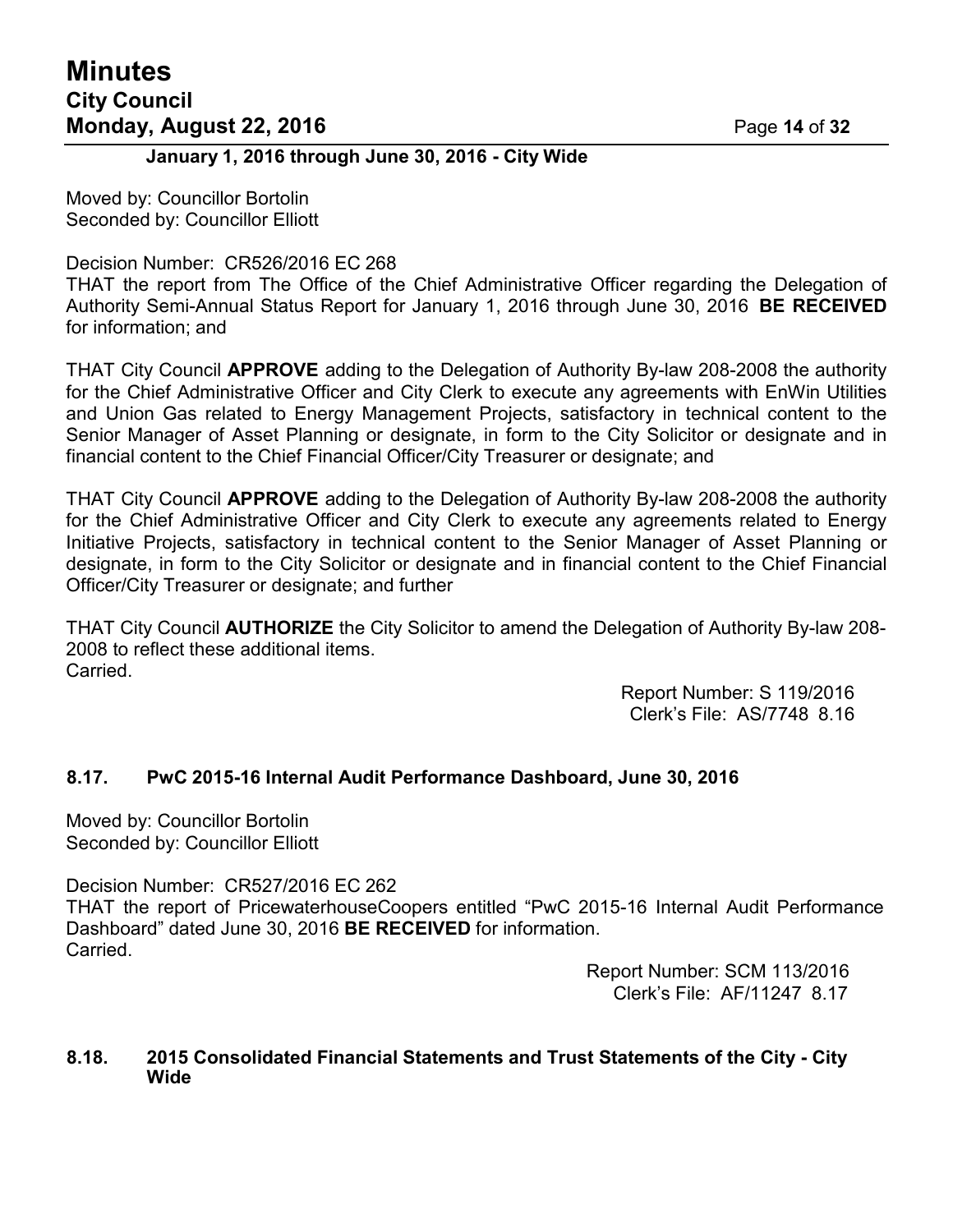Moved by: Councillor Bortolin Seconded by: Councillor Elliott

Decision Number: CR528/2016 EC 269 THAT the City of Windsor Executive Committee **RECEIVE AND ACCEPT** the Audited Consolidated Financial Statements for the year ended December 31, 2015 including the City of Windsor Trust Fund Statements; and

THAT the Audited Consolidated Financial Statements including Trust Fund Statements **BE FORWARDED** to Windsor City Council for their approval. Carried.

> Report Number: S 135/2016 Clerk's File: AF2016 8.18

# **8.19. Status Report - Compliance with Applicable Laws & Regulations, 2016 Q2**

Moved by: Councillor Bortolin Seconded by: Councillor Elliott

Decision Number: CR529/2016 EC 266 THAT the City Council **RECEIVE FOR INFORMATION** the Status Report on Compliance with Applicable Laws and Regulations, 2016 Q2. Carried.

> Report Number: CM 40/2016 Clerk's File: AF/11247 8.19

# **11.2. Town of LaSalle – Transit Delivery and Maintenance Services**

Moved by: Councillor Bortolin Seconded by: Councillor Elliott

Decision Number: CR534/2016

- I. That the Corporate Leader of Transportation Services and the Executive Director of Transit Windsor **BE AUTHORIZED** to negotiate with the Corporation of the Town of LaSalle for Transit Delivery and Maintenance Services and to engage in any resulting contract negotiations.
- II. That a subsequent report on the outcomes of the negotiations **BE PREPARED** and **SUBMITTED** to the Transit Windsor Board of Directors and City Council with that report fully detailing the costs associated with the proposed service delivery and seeking any further approvals or authorizations that may be required from the Transit Windsor Board of Directors and City Council.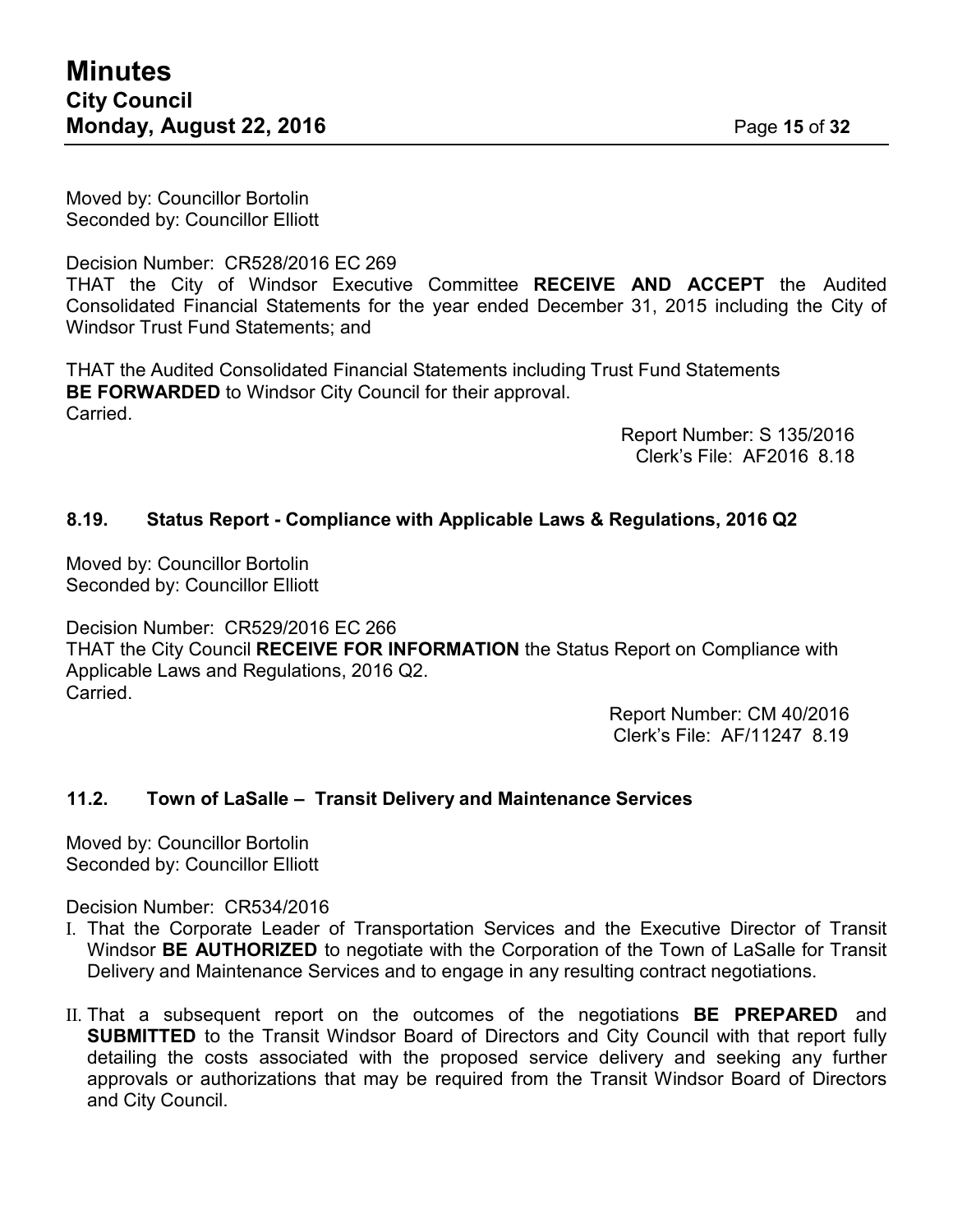Carried.

Report Number: S 145/2016 Clerk's File: MT2016 11.2

# **11.6. Rimini Street Inc. PeopleSoft Maintenance Support Agreement - City Wide**

Moved by: Councillor Bortolin Seconded by: Councillor Elliott

Decision Number: CR538/2016

That the CAO and City Clerk **BE AUTHORIZED** to sign an amendment to the Statement of Work No. 1 PeopleSoft Support Services with Rimini Street, Inc. (the "SOW") for the period May 9<sup>th</sup> 2017 through May  $8^\text{th}$  2022 for the amounts as detailed below:

| Year 4            | \$187,756 (includes 12.5% discount) |  |
|-------------------|-------------------------------------|--|
| Year <sub>5</sub> | \$193,388 (includes 12.5% discount) |  |
| Year <sub>6</sub> | \$199,190 (includes 12.5% discount) |  |
| Year <sub>7</sub> | \$199,304 (includes 15% discount)   |  |
| Year <sub>8</sub> | \$205,283 (includes 15% discount)   |  |
| Total             | \$984,921                           |  |

subject to approval as to form by the City Solicitor, as to technical content by the CIO/Executive Director of IT and as to the financial content by the CFO and City Treasurer. Said amounts to be charged annually to operating budget 001 2927 9900 02942 0131772. Carried.

Report Number: C 95/2016 Clerk's File: SI2016 11.6

# **11.8. Windsor Essex Economic Development Corporation Agreement with The Corporation of the City of Windsor**

Moved by: Councillor Bortolin Seconded by: Councillor Elliott

Decision Number: CR540/2016

THAT Council **AUTHORIZE** the Chief Administrative Officer and City Clerk to sign a Purchase of Service Agreement as described herein with Windsor Essex Economic Development Corporation (WEEDC) for the provision of services related to economic development, for a term ending on June 1 2019, which agreement shall be approved as to financial content by the City Treasurer and Chief Financial Officer, and as to legal and technical content by the City Solicitor; Carried.

> Report Item: C 147/2016 Clerk's File: MD/8970 11.8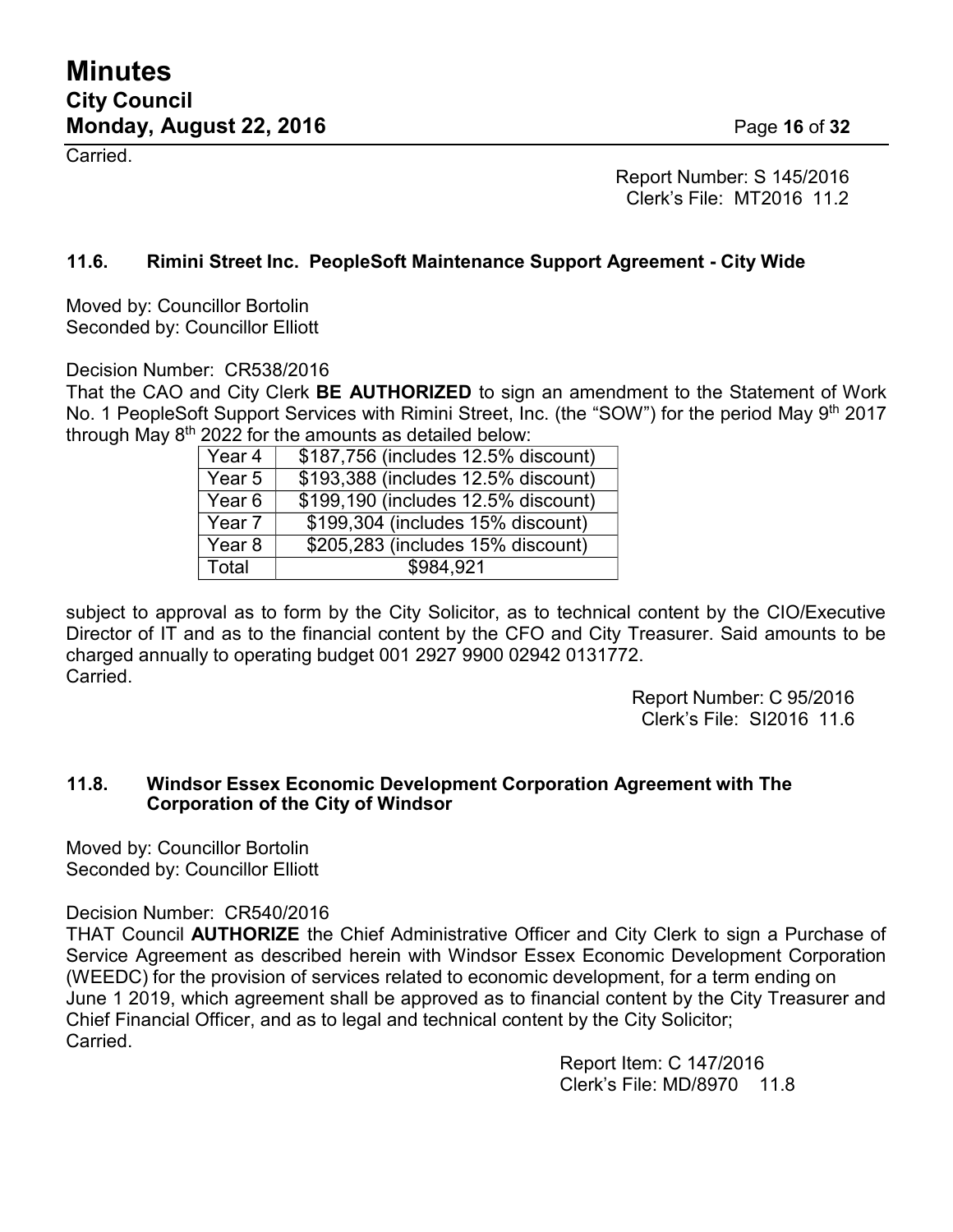# **9. REQUEST FOR DEFERRALS, REFERRALS OR WITHDRAWALS**

## **11.3. Clothing Donation Bin By-law City Wide**

Moved by: Councillor Francis Seconded by: Councillor Gignac

Decision Number: CR535/2016

THAT the report of the Deputy City Solicitor dated June 16, 2016 entitled "Clothing Donation Bin By-law **BE DEFERRED** to the September 19, 2016 meeting of Council. Carried.

> Report Item: CM 26/2016 Clerk's File: GM2016 11.3

# **11.4. CQ45/2015 - Feasibility of a Big Bin Project - City Wide**

Moved by: Councillor Francis Seconded by: Councillor Gignac

Decision Number: CR536/2016 ETPS 363

THAT the report of the City Engineer dated January 25, 2016 entitled "CR45/2015 – Feasibility of a Big Bin Project" **BE DEFERRED** to the September 19, 2016 meeting of Council. Carried.

> Report Item: S 27/2016 Clerk's File: SW2016 11.4

## **11.7. Proposed expropriation of lands for the Riverside Drive Vista Project from William Vander Linden Legal File EXP 8597**

Moved by: Councillor Bortolin Seconded by: Councillor Elliott

Decision Number: CR539/2016

THAT the report of the City Solicitor dated July 26, 2016 entitled "Proposed expropriation of lands for the Riverside Drive Vista Project from William VanderLinden Legal File EXP 8597" **BE DEFERRED** to the September 6, 2016 meeting of Council. Carried.

> Report Item: C 142/2016 Clerk's File: SW/8513 11.7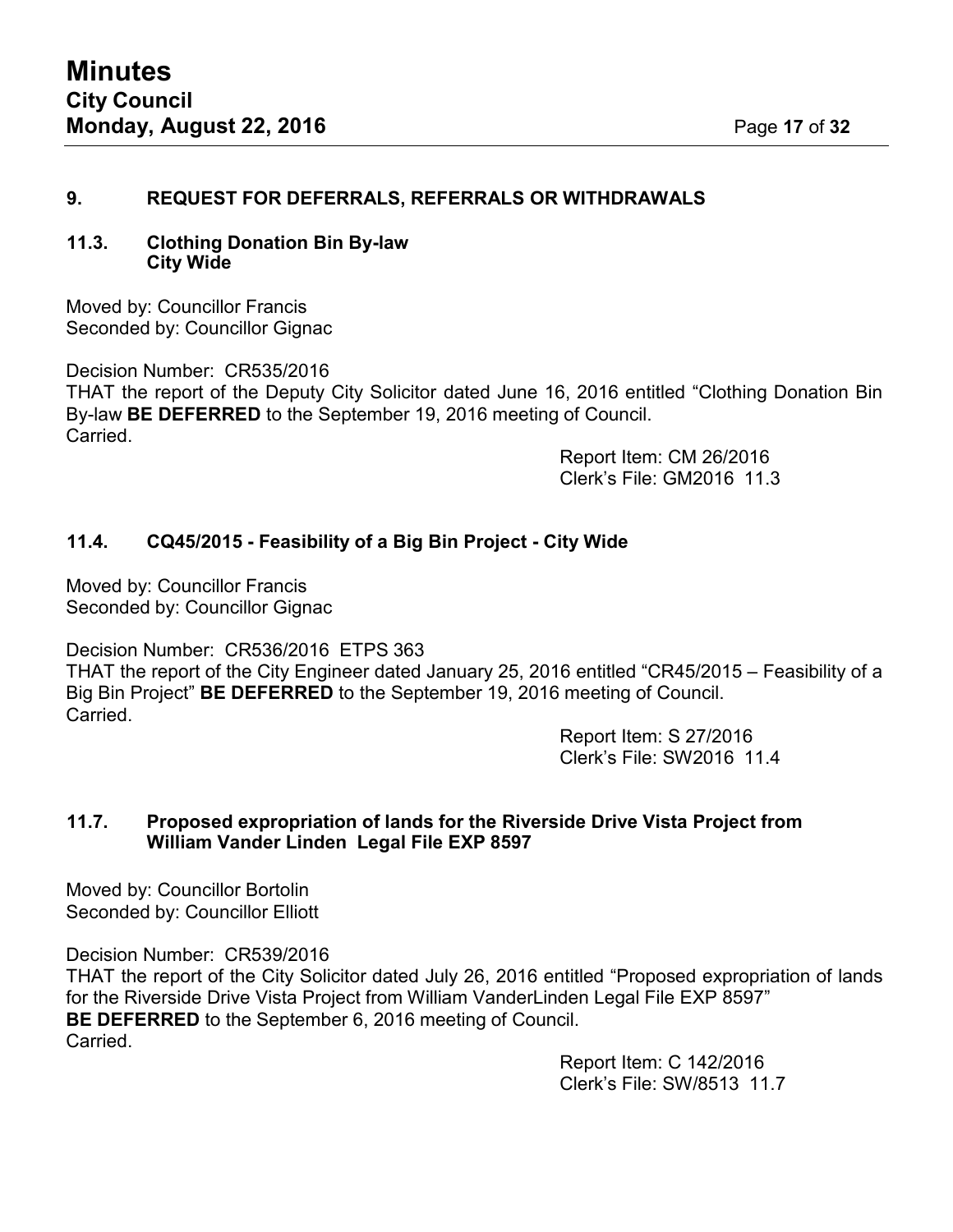## **10. PRESENTATIONS AND DELEGATIONS**

**10.1. Bill Roesel, President, Friends of Ojibway Prairie to present a short film entitled "The Wonders of Ojibway".**

#### **Bill Roesel, President, Friends of Ojibway Prairie**

Bill Roesel, President, Friends of Ojibway Prairie, appears before Council to present a short film entitled "The Wonders of Ojibway" and provides a brief history of his organization, and concludes by providing an outline of the video and some important issues related to Ojibway species.

Moved by: Councillor Gignac Seconded by: Councillor Francis

Decision Number: CR530/2016

That the presentation of the short film entitled "The Wonders of Ojibway" by Bill Roesel, President, Friends of Ojibway Prairie **BE RECEIVED** for information. Carried.

Clerk's File: SR2016

## **10.2. Tracey Pringle, Municipal Property Assessment Corporation (MPAC) presentation regarding property assessment notices.**

# **Tracy Pringle, Account Manager Zone 1, Municipal & Stakeholder Relations, Municipal Property Assessment Corporation and Amanda Macdougall, MPAC, Regional Director, Municipal and Stakeholder Relations**

Tracy Pringle, Account Manager Zone 1, Municipal & Stakeholder Relations, Municipal Property Assessment Corporation, and Amanda MacDougall, MPAC, Regional Director, Municipal and Stakeholder Relations, appear before Council and provide some detail regarding Property Assessments set under the current legislation and conclude by providing specifics regarding data collection and preparation; creating methodology guides; market valuation reports; property specific valuation information; assessment notice mailings; request for reconsideration deadlines; website accessing information and residential market trends including provincial comparisons.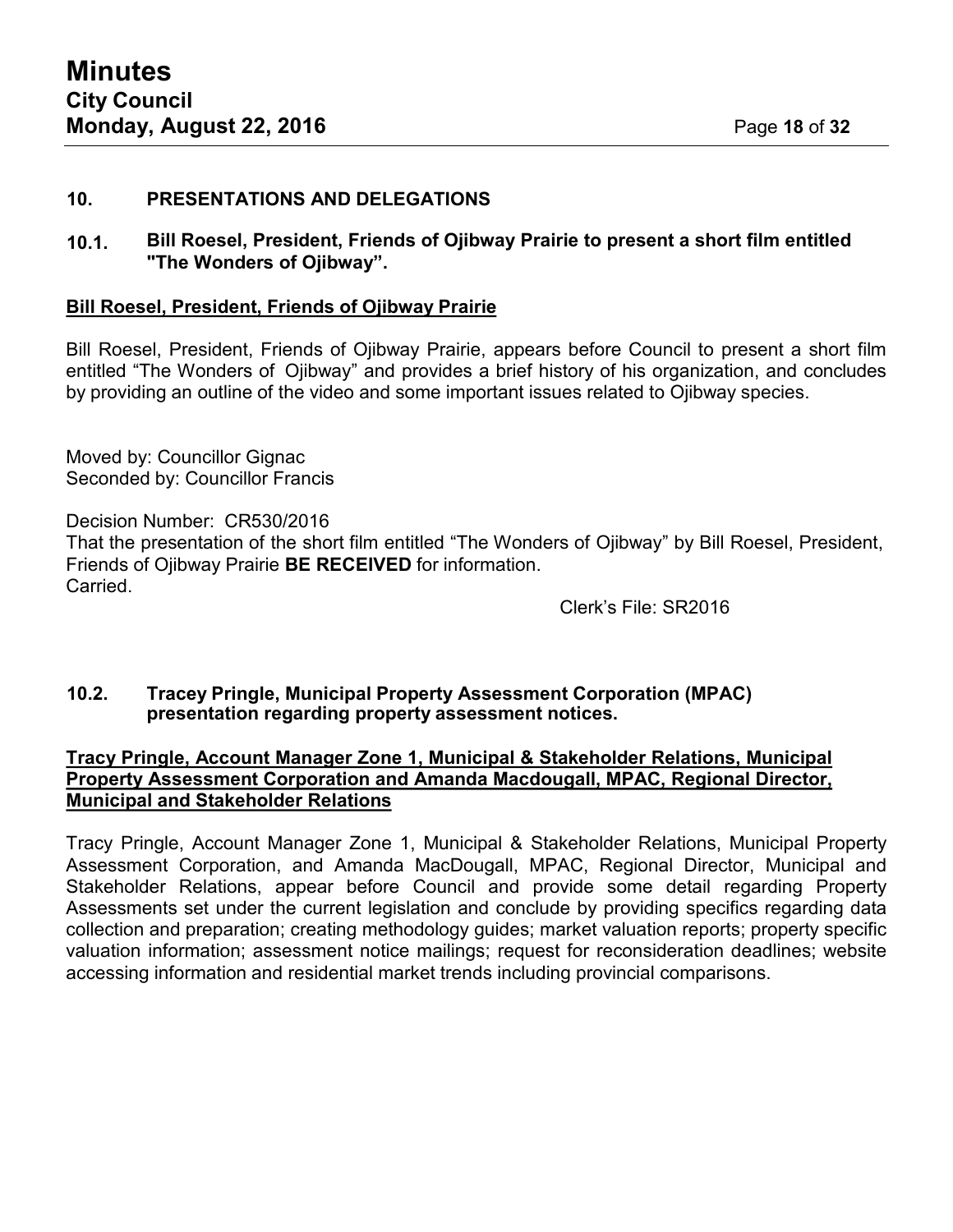Moved by: Councillor Francis Seconded by: Councillor Marra

# Decision Number: CR531/2016

That the presentation by Amanda Macdougall, MPAC, Regional Director, Municipal and Stakeholders Relations, MPAC regarding property assessment notices **BE RECEIVED** for information.

**Carried** 

Clerk's File: AF2016

## **10.3. CQ15-2016 - Grand Marais Drain Concrete Channel Update - Daniel Krutsch, Landmark Engineers Inc.**

# **Daniel Krutsch, P. Eng., Landmark Engineering**

Daniel Krutsch, P. Eng., Landmark Engineering, appears before Council regarding the administrative report entitled CQ 15-2016-Grand Marais Drain Concrete Channel Update and provides a brief history of the channel itself and concludes by providing details on the alternative solutions contained in the Environmental Assessment including budgetary impacts.

# **David Hanna, Ward 1 resident**

David Hanna, Ward 1 resident, appears before Council in support of the administrative recommendation in the report entitled CQ 15-2016-Grand Marais Drain Concrete Channel Update and concludes by providing some details regarding habitats and suggesting that including the public in the design details throughout the process would be beneficial.

Moved by: Councillor Francis Seconded by: Councillor Gignac

Decision Number: CR532/2016

That the report of the City Engineer, dated May 31, 2016 entitled CQ15-2016 - Grand Marais Drain Concrete Channel update" **BE RECEIVED** for Information; and,

That this report **BE REFERRED** to the 2017 Budget Deliberations. Carried.

Report Item: S 112/2016 Clerk's File: SW/9957 10.3

# **8.8. Implementation Options for Parking Clearances Required for Multi-Use**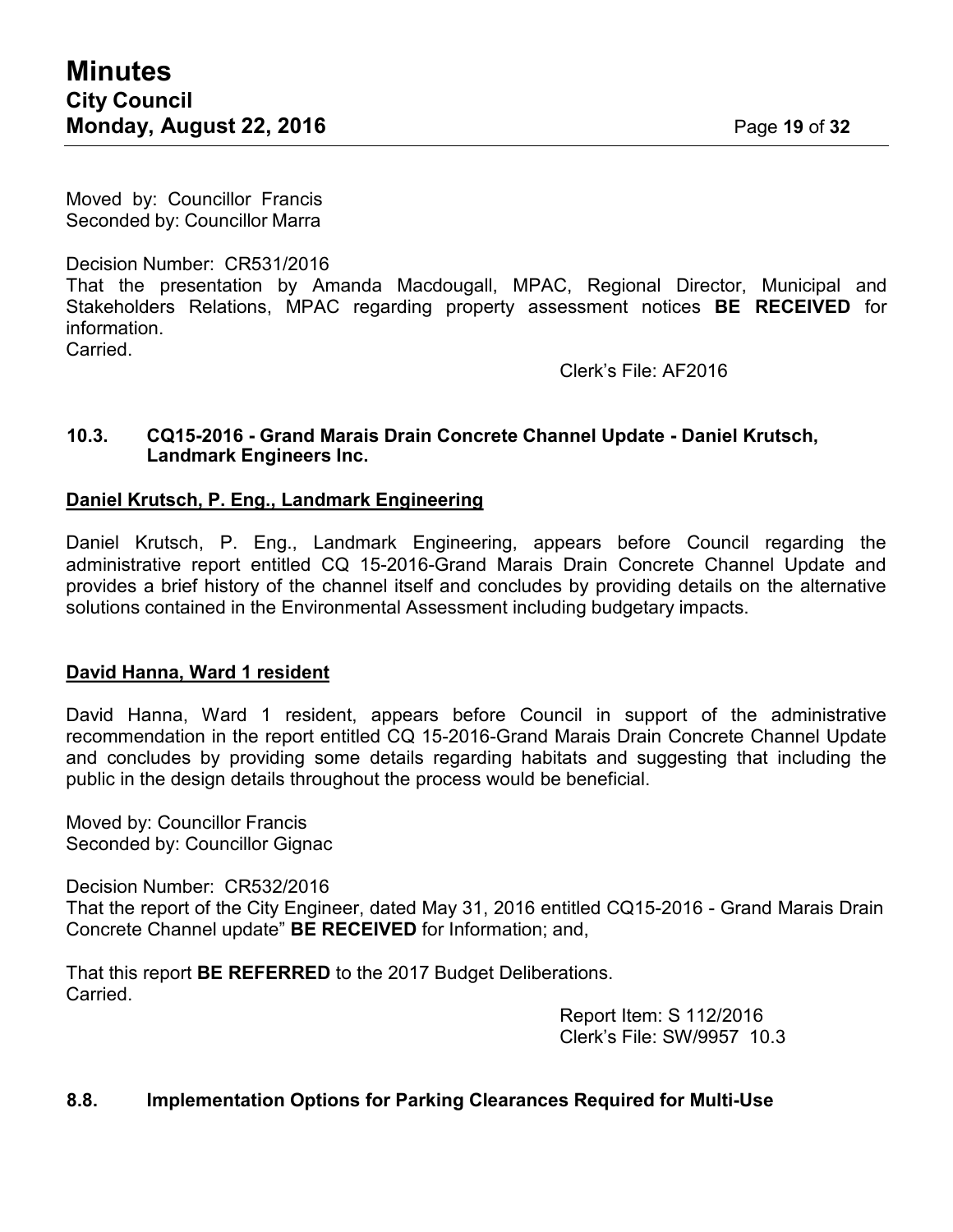**Recreational Trail Crossings - City Wide**

# **Mike Duquette & Robin Chartier, representing Essex Condominium Corporation #82**

Mike Duquette & Robin Chartier, representing Essex Condominium Corporation #82, appear before Council expressing concern regarding the recommendation in the administrative report Implementation Options for Parking Clearances Required for Multi-Use Recreation Trail Crossings and conclude by citing details of the current parking directly affecting their condo corporation and lack of current sightline obstruction.

# **Americo Fernandes, Solicitor representing J. Naim (Ward 3)**

Americo Fernandes, Solicitor representing J. Naim (Ward 3), appears before Council expressing concern regarding the recommendation in the administrative report Implementation Options for Parking Clearances Required for Multi-Use Recreation Trail Crossings and provides details regarding his client's area, and the result would be a negative one for his client and his client's tenants.

Moved by: Councillor Payne Seconded by: Councillor Sleiman

THAT the report of the City Engineer dated June 29, 2016 entitled "Implementation Options for Parking Clearances Required for Multi-Use Recreational Trail Crossings" **BE REFERRED** back to the Standing Committee for administration to provide additional information regarding the two specific areas that were outlined in Ward 3 and Ward 10.

The motion is **put** and is **lost**.

Aye Votes: Councillors Payne and Sleiman

Nay Votes: Councillors Gignac, Borrelli, Bortolin, Elliott, Francis, Holt, Kusmierczyk and Marra

Moved by: Councillor Marra Seconded by: Councillor Bortolin

Decision Number: CR518/2016 ETPS 408 THAT the report of the City Engineer dated June 29, 2016 regarding the Implementation Options for Parking Clearances Required for Multi-Use Recreational Trail Crossings **BE RECEIVED** for information; and,

THAT report number S58/2016, Parking Clearances Required for Multi-Use Recreational Trail Crossings **BE RECEIVED** for information, and further,

THAT the policy **APPLY** to new developments only unless administration feels that specific areas are safety concerns and if that is the case, that those particular areas **BE REFERRED** back to the Standing Committee for their review.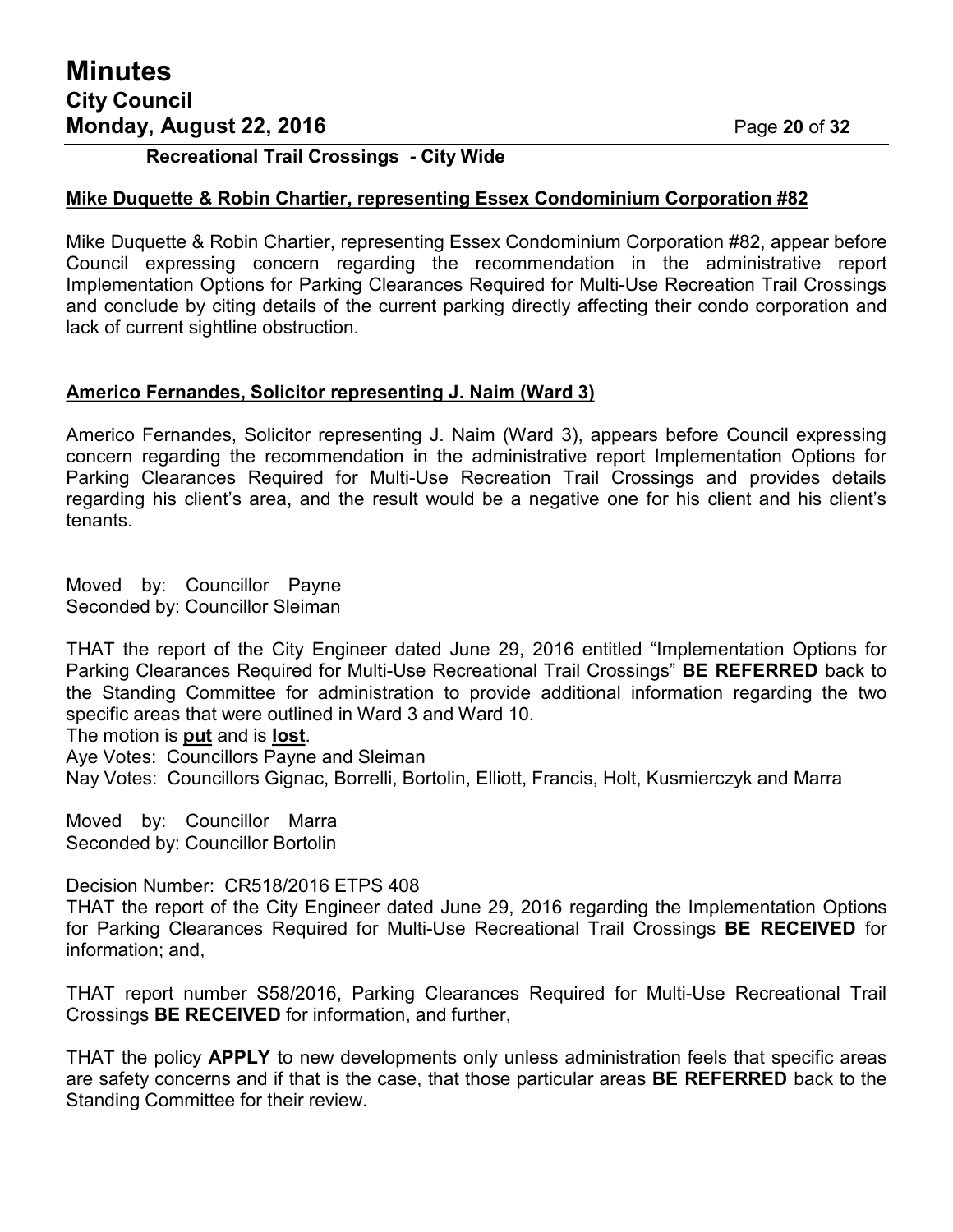Carried.

Report Number: S 130//2016 Clerk's File: ST2016 8.8

# **11. REGULAR BUSINESS ITEMS (Non-Consent Items)**

## **8.5. Riverside Drive Pedestrian Crossings Class Environmental Assessment (EA) – Completion of 30-Day Review Period - Ward 3**

Moved by: Councillor Gignac Seconded by: Councillor Elliott

Decision Number: CR515/2016 ETPS 406 THAT the report for the Riverside Drive Pedestrian Crossings Class Environmental Assessment - Completion of 30-Day Review Period **BE RECEIVED FOR INFORMATION** by Council. Carried.

Councillors Kusmierczyk and Marra voting nay.

Report Number: S 114//2016 Clerk's File: APM/4691 8.5

# **11.1. IIHF World Junior Hockey Championship Bid**

Moved by: Councillor Gignac Seconded by: Councillor Marra

Decision Number: CR533/2016

THAT City Council **ENDORSES** the submission of a proposal to co-host the 2019 IIHF World Junior Hockey Championship in partnership with the City of London and **AUTHORIZES** the Sports Tourism Officer to submit such proposal subject to approval by the City Treasurer regarding financial content, City Solicitor regarding legal content, and the Executive Director of Recreation and Sport Tourism Officer as to technical content, as may be required; and,

THAT Administration **BE AUTHORIZED** to enter into negotiations with the City of London with respect to a co-hosting agreement, to be brought forward to Council for approval in the event that the co-hosting proposal is accepted; and,

THAT City Council **COMMITS** financial support for a maximum amount of \$400,000 to the event to be funded from the Unallocated Capital Budget Placeholder Contingency towards the co-hosting of the 2019 IIHF World Junior Ice Hockey Championships, subject to Windsor and London being awarded the co-hosting opportunity; and,

THAT subject to being awarded the co-hosting opportunity, that the City's Sports Tourism Officer **BE DIRECTED** to bring forth a report detailing all components and commitments relating to the cohosting of the event and seeking all necessary City Council approvals including approvals necessary to execute any related agreements. Carried.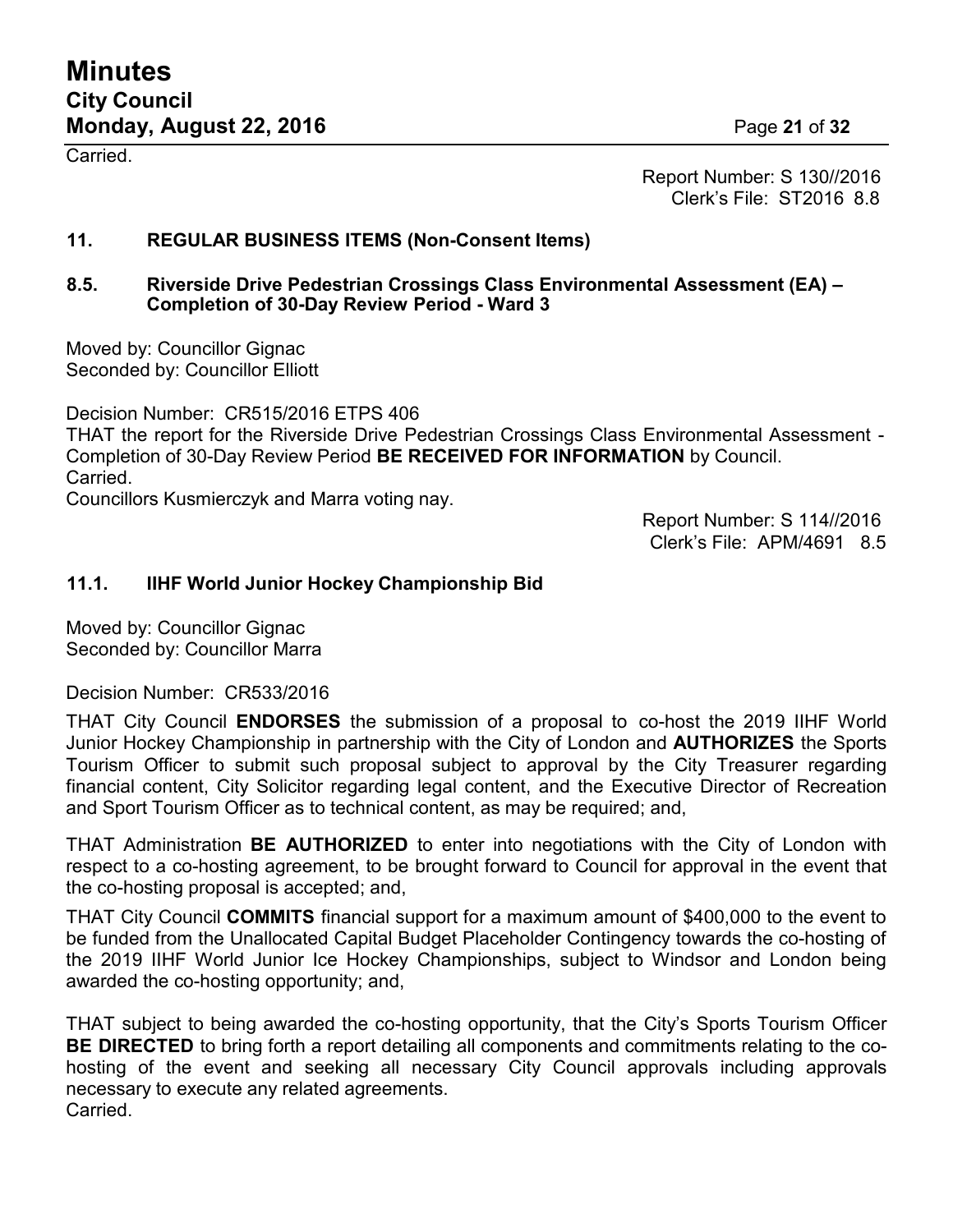Councillor Kusmierczyk voting nay.

Report Item: C 137/2016 Clerk's File: SR2016 11.1

# **11.5. Swimming Canada Bids 2017-2020**

Moved by: Councillor Francis Seconded by: Councillor Elliott

Decision Number: CR537/2016

THAT a grant payment to Swimming Canada in the amount of \$15,000 for the Para-swimming CAN/AM Championships in 2017, \$25,000 for the Eastern Canadian Swimming Championship in 2018, and \$25,000 for the Eastern Canadian Swimming Championship in 2020 **BE APPROVED** in accordance with the Waiver of Fees and Grant Funding Policy in order to secure three Swimming Canada events between 2017-2020; and further;

THAT the grant **BE CHARGED** to the Waiver of Fees and Grant Funding Dept ID 0131691 to be funded from the Budget Stabilization Reserve Fund. Carried.

> Report Item: C 136/2016 Clerk's File: SR/12405 11.5

# **12. CONSIDERATION OF COMMITEE REPORTS**

# **12.1. Special Meeting Minutes - August 11, 2016**

Moved by: Councillor Holt Seconded by: Councillor Kusmierczyk

Decision Number: CR541/2016 THAT the **Report of the Special In-Camera** meeting held August 22, 2016 **BE ADOPTED** as presented. Carried.

Clerk's File: ACO2016

Moved by: Councillor Holt Seconded by: Councillor Kusmierczyk

Decision Number: CR542/2016 THAT the **Report of the Special In-Camera** held August 11, 2016 **BE ADOPTED** as presented. Carried.

Clerk's File: ACO2016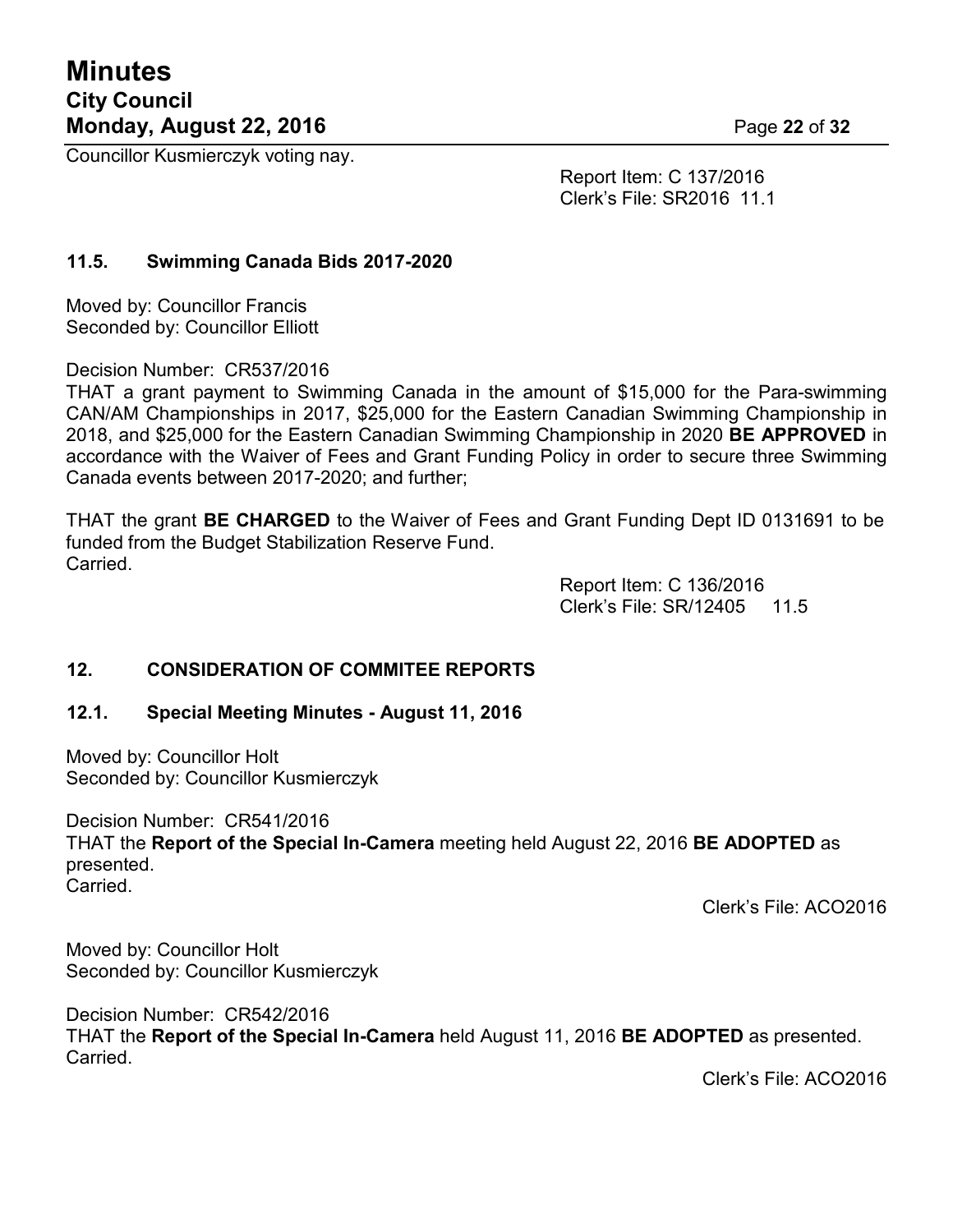# **13. BY-LAWS (First and Second Reading)**

Moved by: Councillor Marra Seconded by: Councillor Payne

That the following By-laws No. 122-2016 through 132-2016 (inclusive) be introduced and read a first and second time:

**122-2016** A BY-LAW TO FURTHER AMEND BY-LAW NUMBER 8600 CITED AS THE "CITY OF WINDSOR ZONING BY-LAW", authorized by CR1299/1998 authorized by December 7, 1998 and CR78/2001, authorized on February 28, 2001

**123-2016** A BY-LAW TO ESTABLISH LANDS AS A PUBLIC HIGHWAY KNOWN AS CRAWFORD AVENUE, IN THE CITY OF WINDSOR, authorized by CR76/2001, adopted February 28, 2001

**124-2016** A BY-LAW TO APPOINT DAN SEGUIN AND NATASHA COUVILLON AS A DEPUTY CITY TREASURER FOR THE CORPORATION OF THE CITY OF WINDSOR

**125-2016** A BY-LAW TO AMEND BY-LAW NUMBER 8024 BEING A BY-LAW TO DESIGNATE PART OF WYANDOTTE STREET EAST IN THE CITY OF WINDSOR AS AN IMPROVEMENT AREA, authorized by CR279/2016, adopted April 18, 2016

**126-2016** A BY-LAW TO FURTHER AMEND BY-LAW 9023 BEING A BY-LAW TO REGULATE VEHICULAR PARKING WITHIN THE LIMITS OF THE CITY OF WINDSOR ON MUNICIPAL STREETS, MUNICIPAL PARKING LOTS AND PRIVATE PROPERTIES, authorized by CAO3601, approved July 29, 2016

**127-2016** A BY-LAW TO FURTHER AMEND BY-LAW 9023 BEING A BY-LAW TO REGULATE VEHICULAR PARKING WITHIN THE LIMITS OF THE CITY OF WINDSOR ON MUNICIPAL STREETS, MUNICIPAL PARKING LOTS AND PRIVATE PROPERTIES, authorized by CAO3602, approved July 29, 2016

**128-2016** A BY-LAW TO ADOPT AMENDMENT NO. 110 TO THE OFFICIAL PLAN OF THE CITY OF WINDSOR, authorized by M43-2013, adopted February 4, 2013

**129-2016** A BY-LAW TO FURTHER AMEND BY-LAW NUMBER 8600 CITED AS THE "CITY OF WINDSOR ZONING BY-LAW", authorized by M43-2013, adopted February 4, 2013

**130-2016** A BY-LAW TO PROVIDE THAT PART-LOT CONTROL SHALL NOT APPLY TO CERTAIN LAND THAT IS WITHIN REGISTERED PLAN 12M-513, IN THE CITY OF WINDSOR, authorized by By-Law 139-2013, adopted August 26, 2013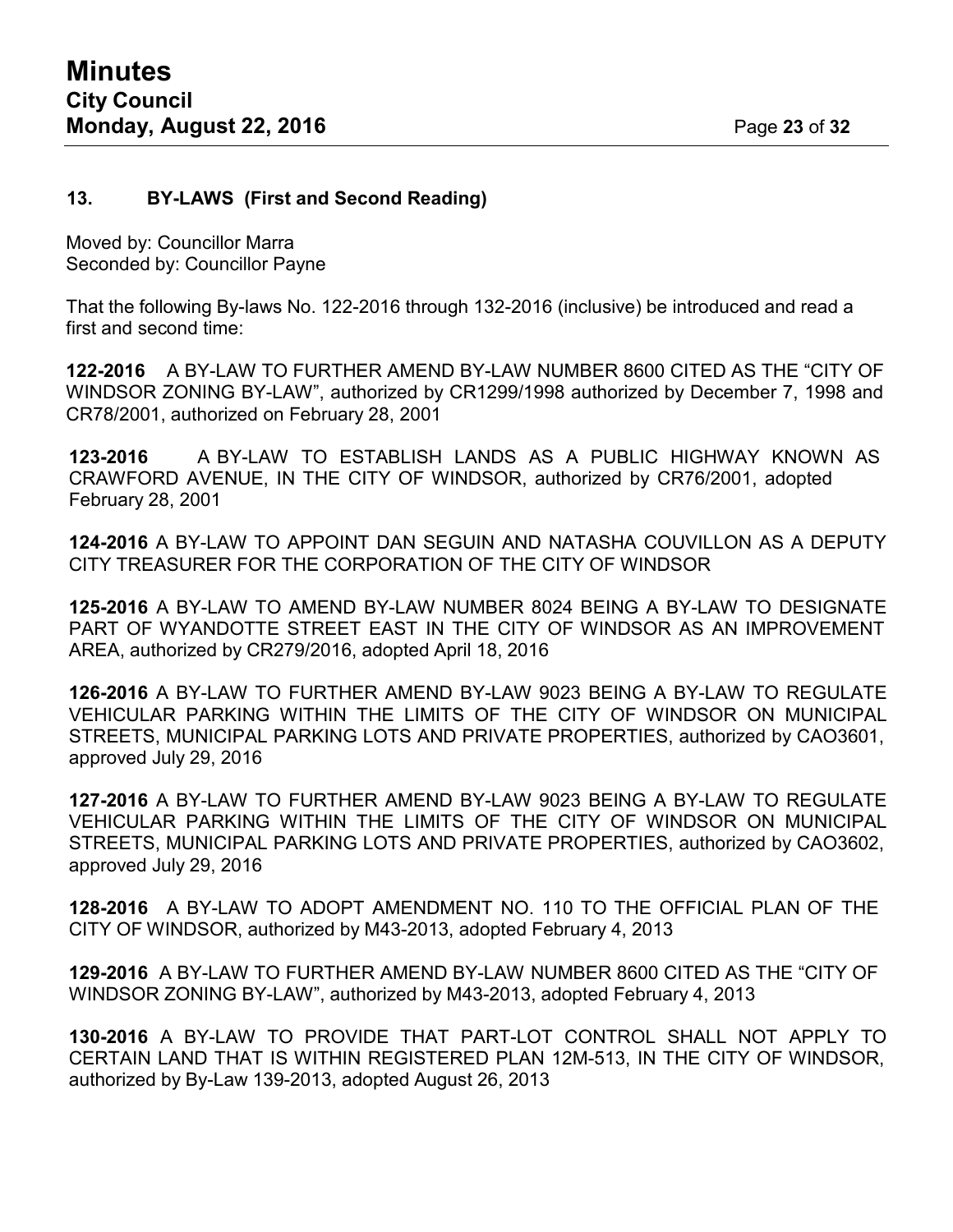**131-2016** A BY-LAW TO FURTHER AMEND BY-LAW NUMBER 8600 CITED AS THE "CITY OF WINDSOR ZONING BY-LAW", authorized by By-Law 172-2015, adopted December 7, 2015

**132-2016** A BY-LAW TO CONFIRM PROCEEDINGS OF THE COUNCIL OF THE CORPORATION OF THE CITY OF WINDSOR AT ITS MEETING HELD ON THE 22<sup>ND</sup> DAY OF AUGUST, 2016 Carried.

# **14. MOVE BACK INTO FORMAL SESSION**

Moved by: Councillor Sleiman Seconded by: Councillor Borrelli

That the Committee of the Whole does now rise and report to Council respecting the business items considered by the Committee:

- **1 Communication Items (as amended)**
- **2 Consent Agenda (as amended)**
- **3 Items Deferred (as amended)**
- **Items Referred**
- **4 Consideration of the Balance of Business Items (as amended)**
- **5 Committee Reports (as presented)**
- **6 By-laws given first and second readings (as presented).**

Carried.

# **15. NOTICES OF MOTION**

**15.1. Councillor Holt, at the August 2, 2016 meeting of Council, gave notice that he intended to introduce the following motion for consideration at the August 22, 2016 Council meeting:**

Moved by: Councillor Holt Seconded by: Councillor Bortolin

WHEREAS the wording of CR128/2013 (attached as background information) stipulates the funds be spent on road rehabilitation work, despite the remaining amount identified to each Ward Councillor in 2016, and

WHEREAS Councillors might like some flexibility in the disbursement of the remaining funds,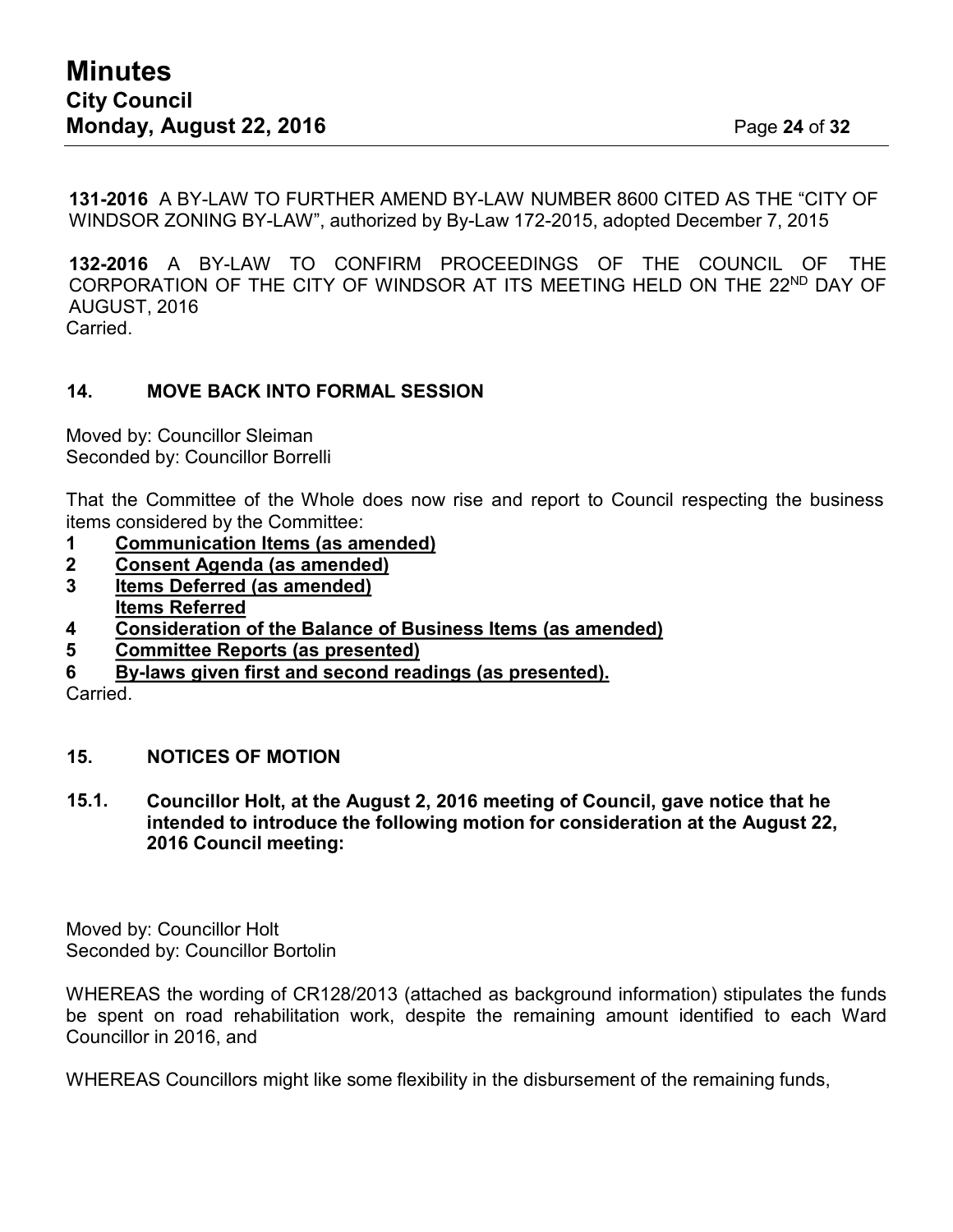THEREFORE BE IT RESOLVED that any remaining funds with the exception of financing costs from CR128/2013 be redirected back to the Ward Councillors and be allowed to be used according to established ward fund policy. The motion is **put** and is **lost**.

Aye Votes: Councillors Holt, Bortolin and Marra Nay Votes: Councillors Gignac, Borrelli, Elliott, Francis, Kusmierczyk, Payne and Sleiman

#### APPENDICES CR128/2013

AFB/11544

# **16. THIRD AND FINAL READING OF THE BY-LAWS**

Moved by: Councillor Bortolin Seconded by: Councillor Elliott

That the following By-laws No. 122-2016 through 132-2016 (inclusive), having been read a first and second time be now read a third time and finally passed and that the Mayor and Clerk **BE AUTHORIZED** to sign and seal the same notwithstanding any contrary provision of the Council. Carried.

# **17. PETITIONS**

None presented.

# **18. QUESTION PERIOD**

Moved by: Councillor Holt Seconded by: Councillor Kusmierczyk

Decision Number: CR543/2016

Assigned to the City Engineer That the following Council Question by Councillor Francis **BE APPROVED**, and that Administration **BE DIRECTED** to proceed with the necessary actions to respond to the Council Question in the form of a written report, consistent with Council's instructions, and in accordance with Section 17.1

of the Procedure By-law 98-2011: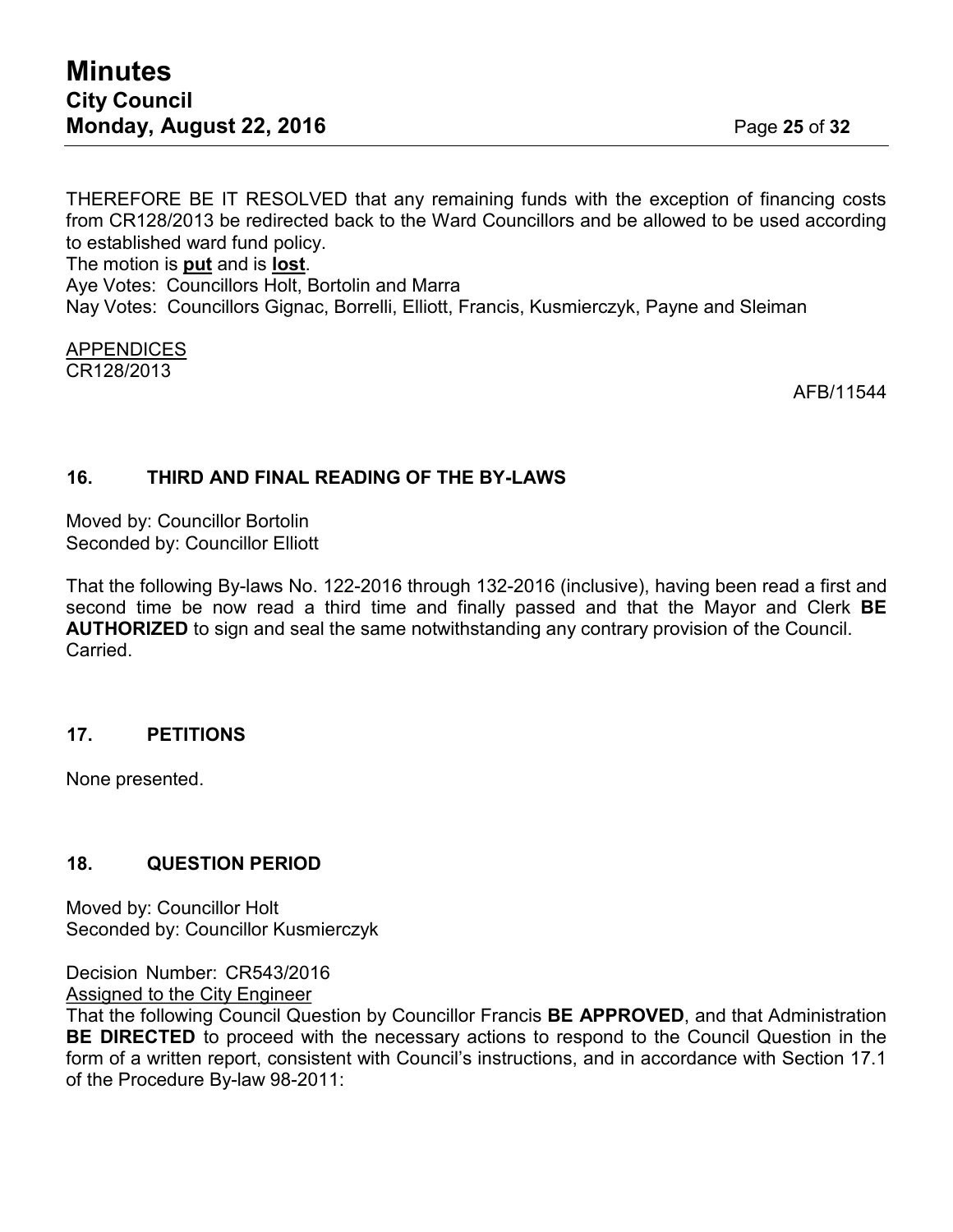# CQ36-2016

Enwin has several substation buildings that are now surplus which may be in locations that may be of benefit to the City. I would ask that Administration provide a report which:

-lists the available substations

-makes recommendations regarding whether or not these sites would be a benefit to the City and -discusses the processes and considerations around acquiring these substations including potential funding sources.

Carried.

Clerk's File: APM2016

Moved by: Councillor Holt Seconded by: Councillor Kusmierczyk

Decision Number: CR544/2016

Assigned to the City Engineer

That the following Council Question by Councillor Gignac **BE APPROVED**, and that Administration **BE DIRECTED** to proceed with the necessary actions to respond to the Council Question in the form of a written report, consistent with Council's instructions, and in accordance with Section 17.1 of the Procedure By-law 98-2011:

CQ37-2016

Asks for an updated timeline for further phases of the VISTA Project beyond phase II (Solidarity Towers to Lauzon). Carried.

Clerk's File: SW/8513

Moved by: Councillor Holt Seconded by: Councillor Kusmierczyk

Decision Number: CR545/2016

Assigned to the City Engineer

That the following Council Question by Councillor Payne **BE APPROVED**, and that Administration **BE DIRECTED** to proceed with the necessary actions to respond to the Council Question in the form of a written report, consistent with Council's instructions, and in accordance with Section 17.1 of the Procedure By-law 98-2011:

# CQ38-2016

Given that the Cabana/Division Corridor Environmental Study Report recommends to close one or two streets between Kathleen and Harcourt, I ask for Administration's response to the property owners request for closure of all three of Kathleen, Karen and Harcourt streets that connect directly to Cabana Road East in phase 1 of the Cabana Road Corridor Improvements Project. What would be the potential impacts on the area and local traffic patterns and emergency services if all three streets were closed instead of two and what would be the rationale for selecting one particular street to be left open?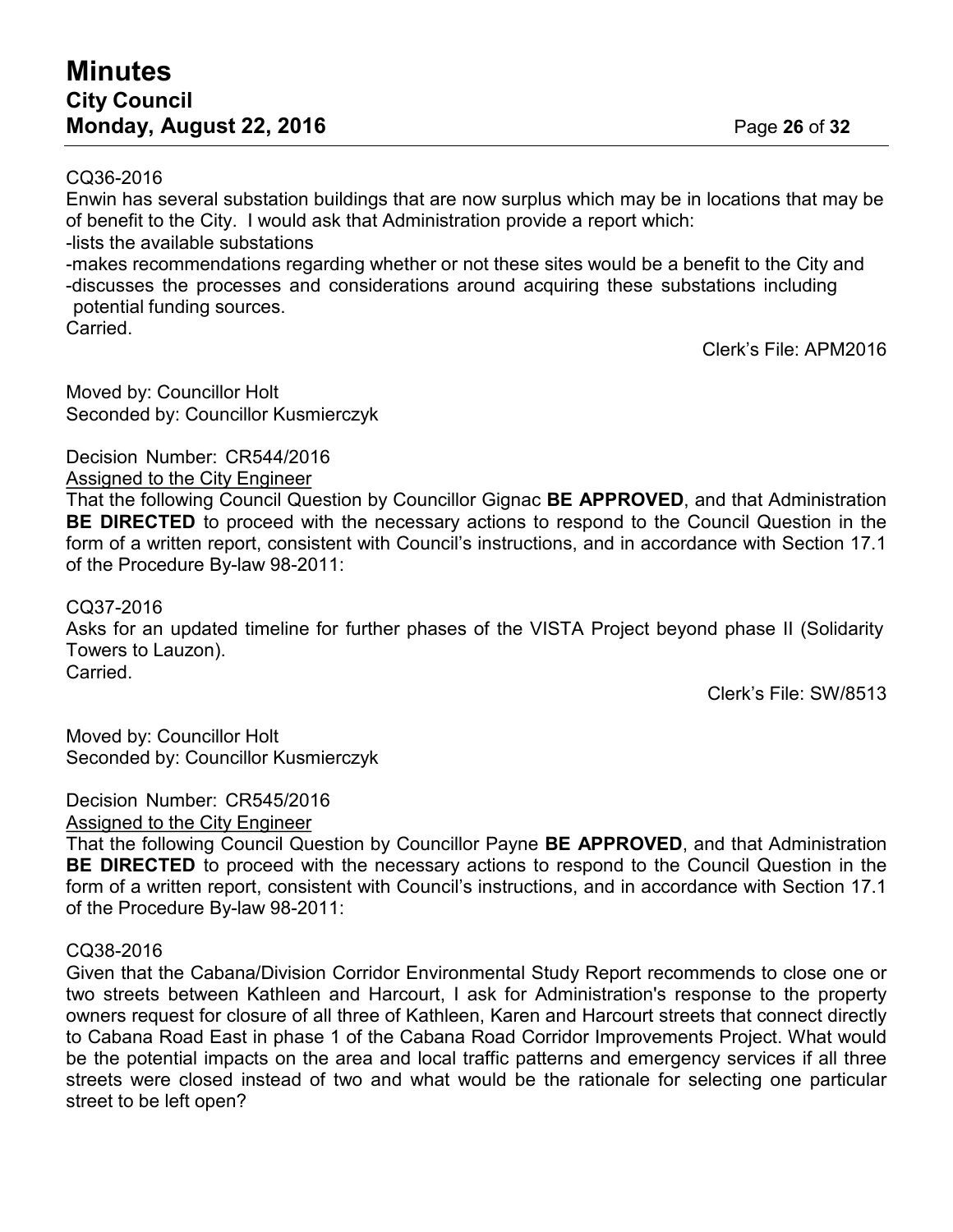# **Minutes City Council Monday, August 22, 2016 Page 27 of 32**

Carried.

Clerk's File: ST2016

Moved by: Councillor Bortolin Seconded by: Councillor Marra

Decision Number: CR546/2016

Assigned to the City Engineer

That the following Council Question by Councillor Bortolin **BE APPROVED**, and that Administration **BE DIRECTED** to proceed with the necessary actions to respond to the Council Question in the form of a written report, consistent with Council's instructions, and in accordance with Section 17.1 of the Procedure By-law 98-2011:

CQ39-2016

Asks that administration prepare a report outlining the cost neutral options to reinstate the promotional program offering 1 hr free parking at garage 1 & 2 and that the report come back to council as part of the 2017 budget deliberations later this year. Carried.

Clerk's File: ST2016

# **25. ADJOURNMENT**

Moved by: Councillor Marra Seconded by: Councillor Payne

That this Council meeting stand adjourned until the next regular meeting of Council or at the call of the Mayor. Carried.

Accordingly, the meeting is adjourned at 9:50 o'clock p.m.

Mayor City Clerk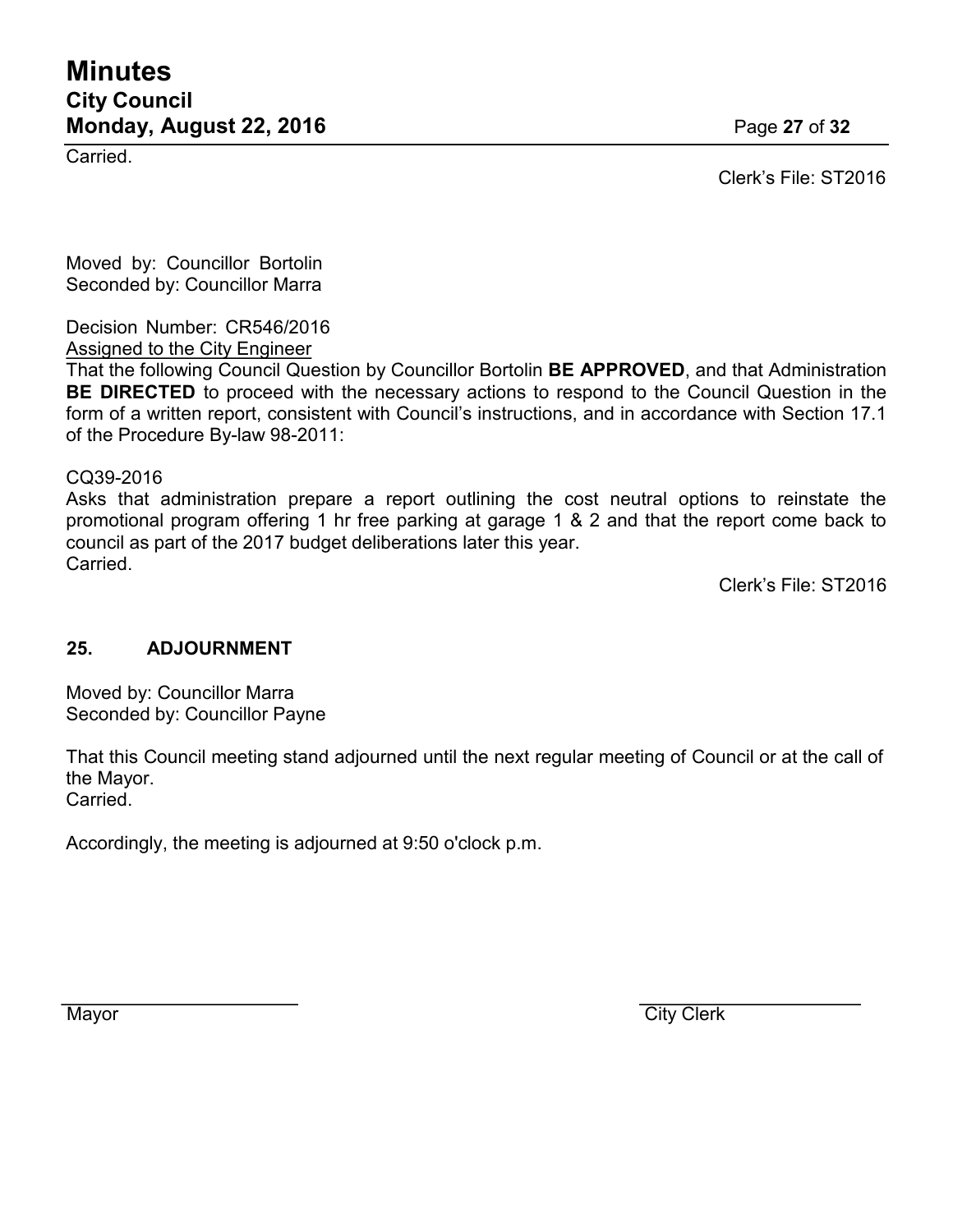# **Adopted by Council at its meeting held August 22, 2016 (CR541/2016)** VC/bm

# **SPECIAL MEETING OF COUNCIL – IN CAMERA August 22, 2016**

#### **Meeting called to order at: 5:40 p.m.**

#### **Members in Attendance:**

Mayor D. Dilkens Councillor F. Francis Councillor J. Elliott Councillor C. Holt Councillor R. Bortolin Councillor B. Marra Councillor J. Gignac Councillor P. Borrelli Councillor H. Payne Councillor E. Sleiman Councillor I. Kusmierczyk

#### **Also in attendance:**

V. Critchley, Acting Chief Administrative Officer and City Clerk/Licence Commissioner and Corporate Leader Public Engagement and Human

#### **Resources**

J. Payne, Community Development and Health Commissioner and

Corporate Leader Social Development, Health, Recreation and Culture

J. Mancina, Chief Financial Officer/City Treasurer and Corporate Leader Finance and Technology

W. Vendrasco, Acting City Solicitor and Corporate Leader Economic Development and Public Safety

C. Brown, CEO for YQG and WDTC/Corporate Leader of Transportation **Services** 

# **Verbal Motion is presented by Councillor Gignac, seconded by Councillor Sleiman, to move in Camera for discussion of the following item(s):**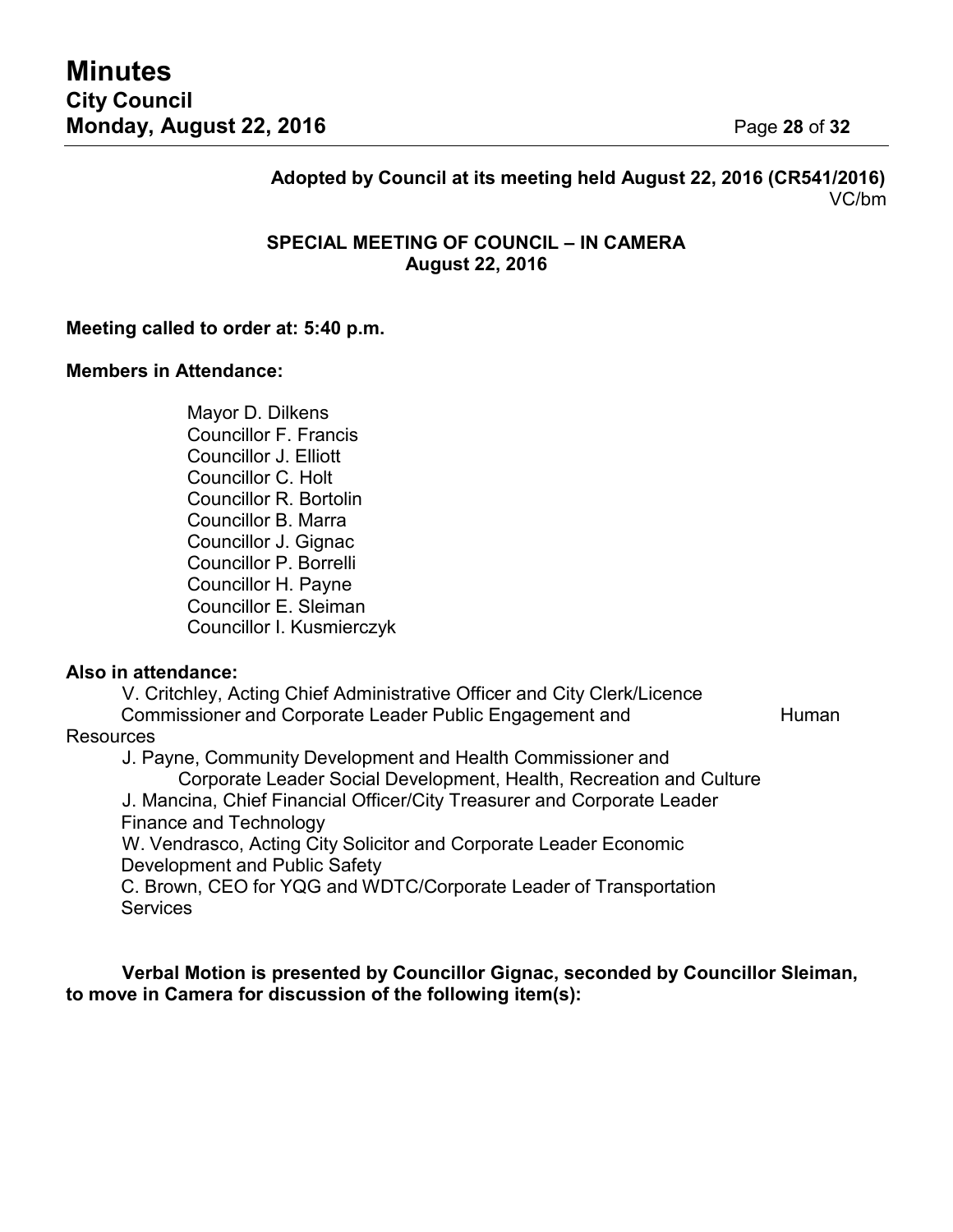# **Minutes City Council Monday, August 22, 2016 Page 29 of 32**

| <b>Item</b><br><u>No.</u> | <b>Subject</b>                                                                                                       | <b>Section - Pursuant to</b><br><b>Municipal Act, 2001, as</b><br>amended |
|---------------------------|----------------------------------------------------------------------------------------------------------------------|---------------------------------------------------------------------------|
|                           | Personal matter – about an<br>identifiable individual                                                                | 239(2)(b)                                                                 |
| 2.                        | Property matter – security of the<br>property/personal matter about an<br>identifiable individual - verbal<br>update | 239(2)(a)(b)                                                              |

# **Motion Carried.**

# **Declarations of Pecuniary Interest:**

None declared.

**Discussion on the items of business. (Items 1 and 2)**

**Verbal Motion is presented by Councillor Francis, seconded by Councillor Payne, to move back into public session.**

**Motion Carried.**

**Moved by Councillor Kusmierczyk, seconded by Councillor Bortolin, THAT the Clerk BE DIRECTED to transmit the recommendation(s) contained in the report(s) discussed at the In-Camera Council Meeting held August 22, 2016 directly to Council for consideration at the next Regular Meeting.**

1. That the recommendation contained in the confidential memo from the Windsor Police Service respecting a personal matter – about an identifiable individual **BE APPROVED**.

2. That the confidential verbal update from Mayor Dilkens respecting a property matter – security of the property/personal matter about an identifiable individual **BE RECEIVED FOR INFORMATION,** and further that the Mayor **BE AUTHORIZED TO PROCEED** on the verbal direction of Council.

**Councillors Kusmierczyk and Holt voting nay.**

**Motion Carried.**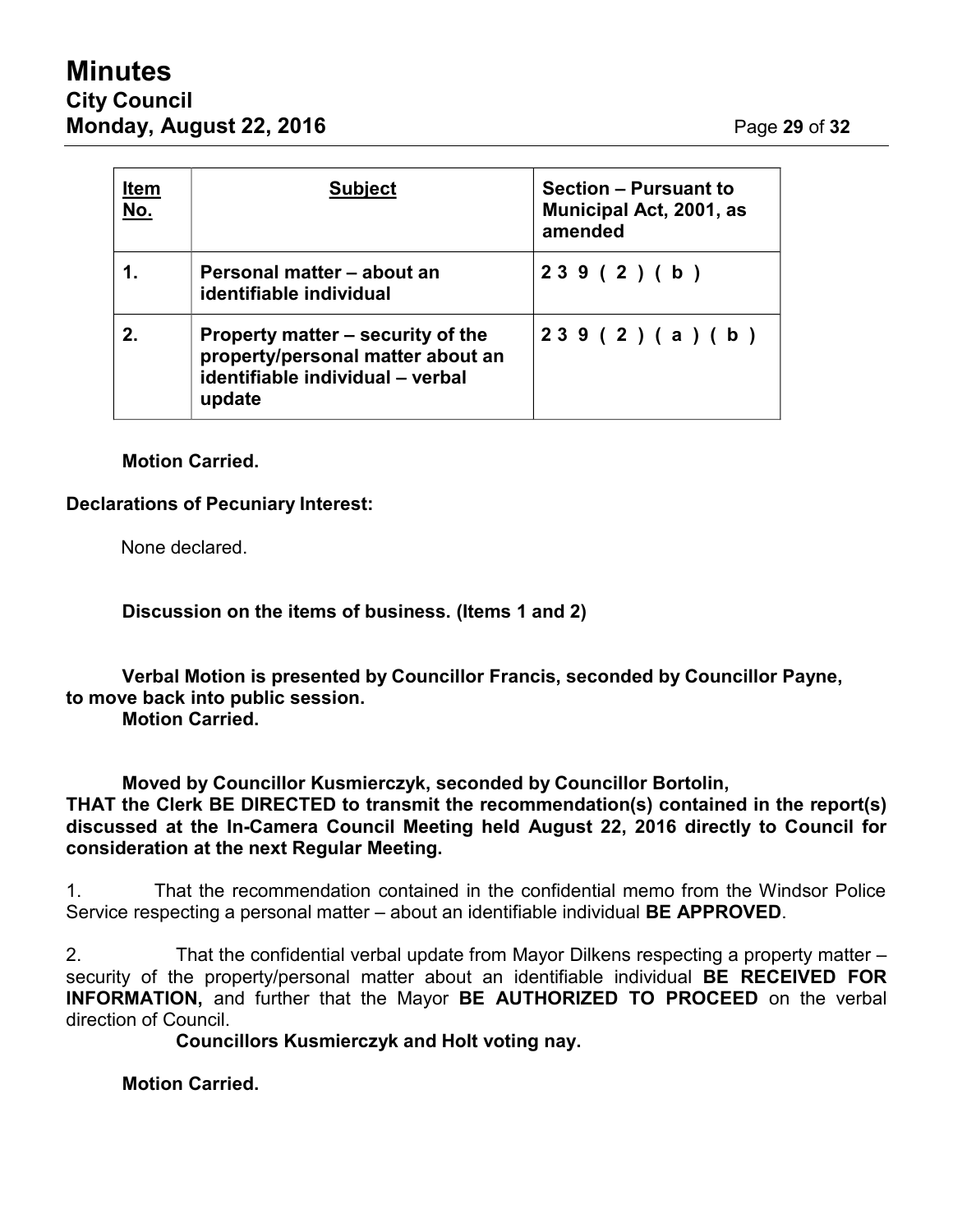**Moved by Councillor Elliott, seconded by Councillor Marra, That the special meeting of council held August 22, 2016 BE ADJOURNED. (Time: 5:47 p.m.) Motion Carried.**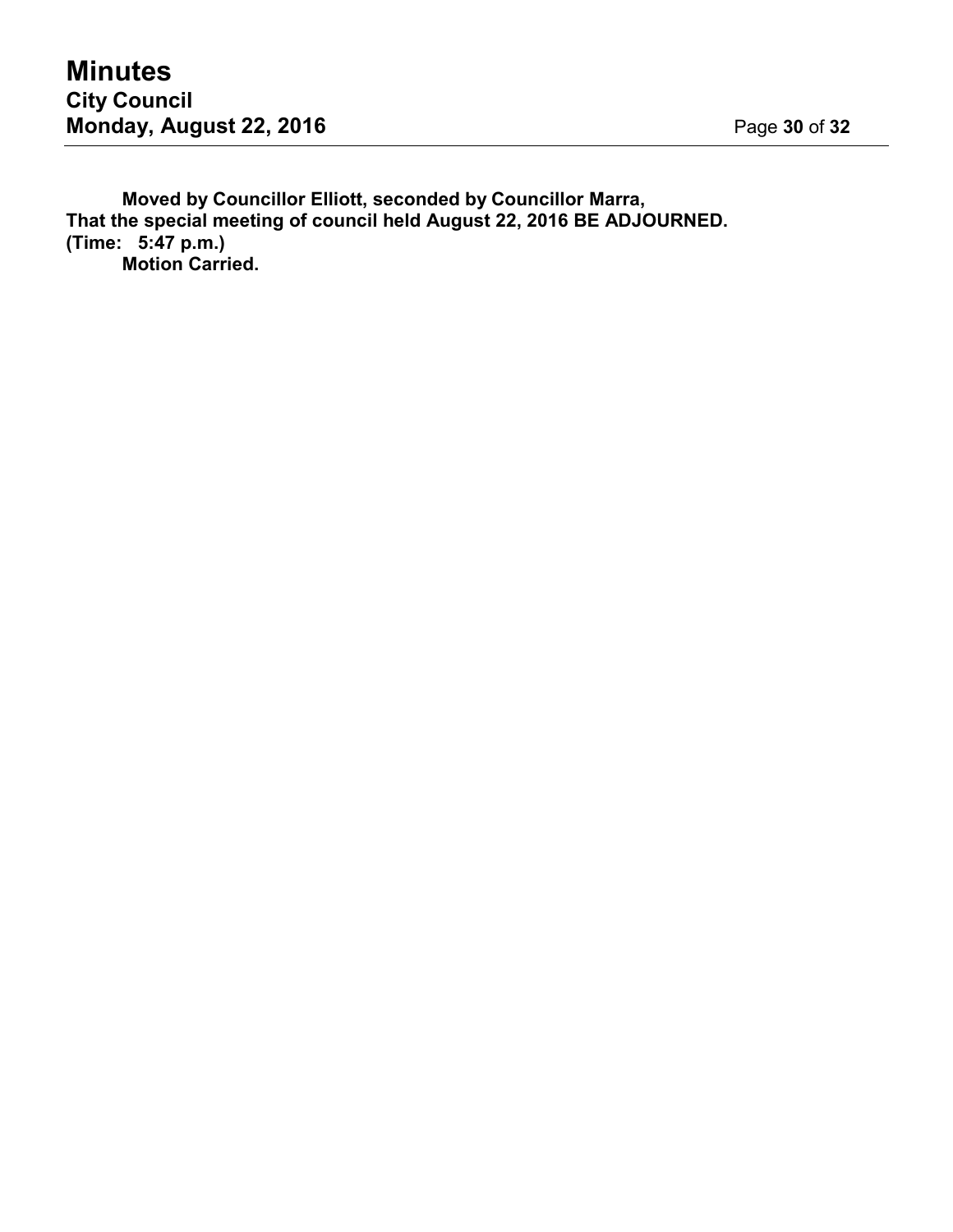# **Adopted by Council at its meeting held August 22, 2016 [CR542/2016]** VC/bm

# **SPECIAL MEETING OF COUNCIL – IN CAMERA August 11, 2016**

## **Meeting called to order at: 8:45 a.m.**

#### **Members in Attendance:**

Mayor D. Dilkens Councillor F. Francis Councillor J. Elliott Councillor R. Bortolin Councillor J. Gignac Councillor P. Borrelli Councillor E. Sleiman Councillor I. Kusmierczyk

#### **Members Absent:**

Councillor C. Holt Councillor B. Marra Councillor H. Payne

#### **Also in attendance:**

S. Askin-Hager, Acting Chief Administrative Officer and City Solicitor and Corporate Leader Economic Development and Public Safety

J. Payne, Community Development and Health Commissioner and

Corporate Leader Social Development, Health, Recreation and Culture

V. Critchley, City Clerk/Licence Commissioner and Corporate Leader Public Engagement and Human Resources

J. Mancina, Chief Financial Officer/City Treasurer and Corporate Leader Finance and Technology

N. Coleman, Mayor's Chief of Staff (from 9:25 a.m. to 9:31 a.m.)

**Verbal Motion is presented by Councillor Francis, seconded by Councillor Elliott, to move in Camera for discussion of the following item(s):**